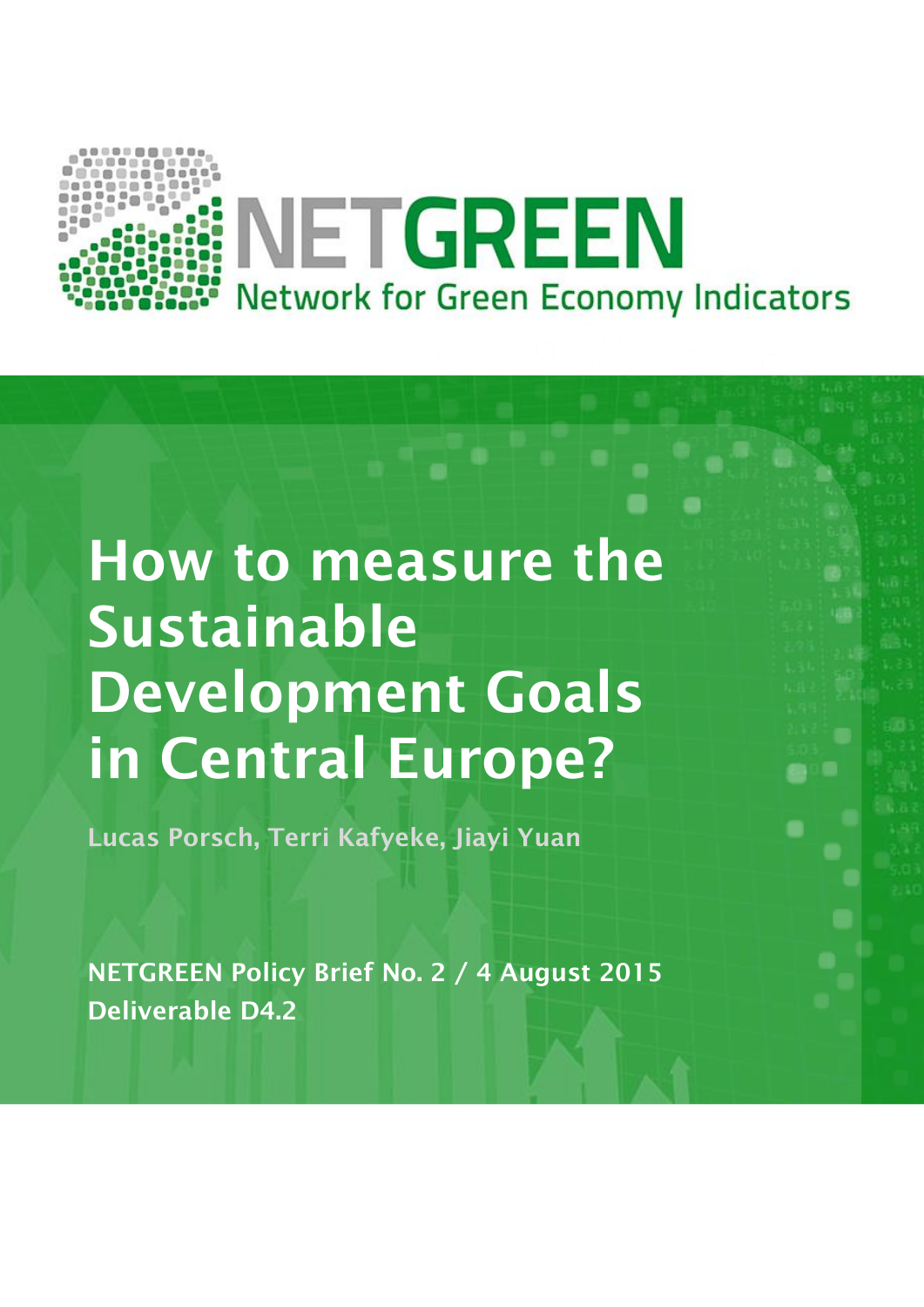### **AUTHOR(S)**

Mr Lucas Porsch, Ecologic Institute Ms Terri Kafyeke, Ecologic Institute Ms Jiayi Yuan, Ecologic Institute

With thanks to: Chris Hopkins, Green Economy Coalition

Project coordination and editing provided by Ecologic Institute.

Manuscript completed in August 2015.

This document is available on the Internet at: http://netgreen-project.eu/deliverables

| Document title         | NETGREEN Policy Brief No.2 |
|------------------------|----------------------------|
| <b>Work Package</b>    |                            |
| <b>Document Type</b>   |                            |
| Date                   | 4 August 2015              |
| <b>Document Status</b> |                            |

#### **ACKNOWLEDGEMENT & DISCLAIMER**

The research leading to these results has received funding from the European Union FP7 ENV.2013.6.5: progress towards the Green Economy - under the grant agreement n° 603877.

Neither the European Commission nor any person acting on behalf of the Commission is responsible for the use which might be made of the following information. The views expressed in this publication are the sole responsibility of the author and do not necessarily reflect the views of the European Commission.

Reproduction and translation for non-commercial purposes are authorized, provided the source is acknowledged and the publisher is given prior notice and sent a copy.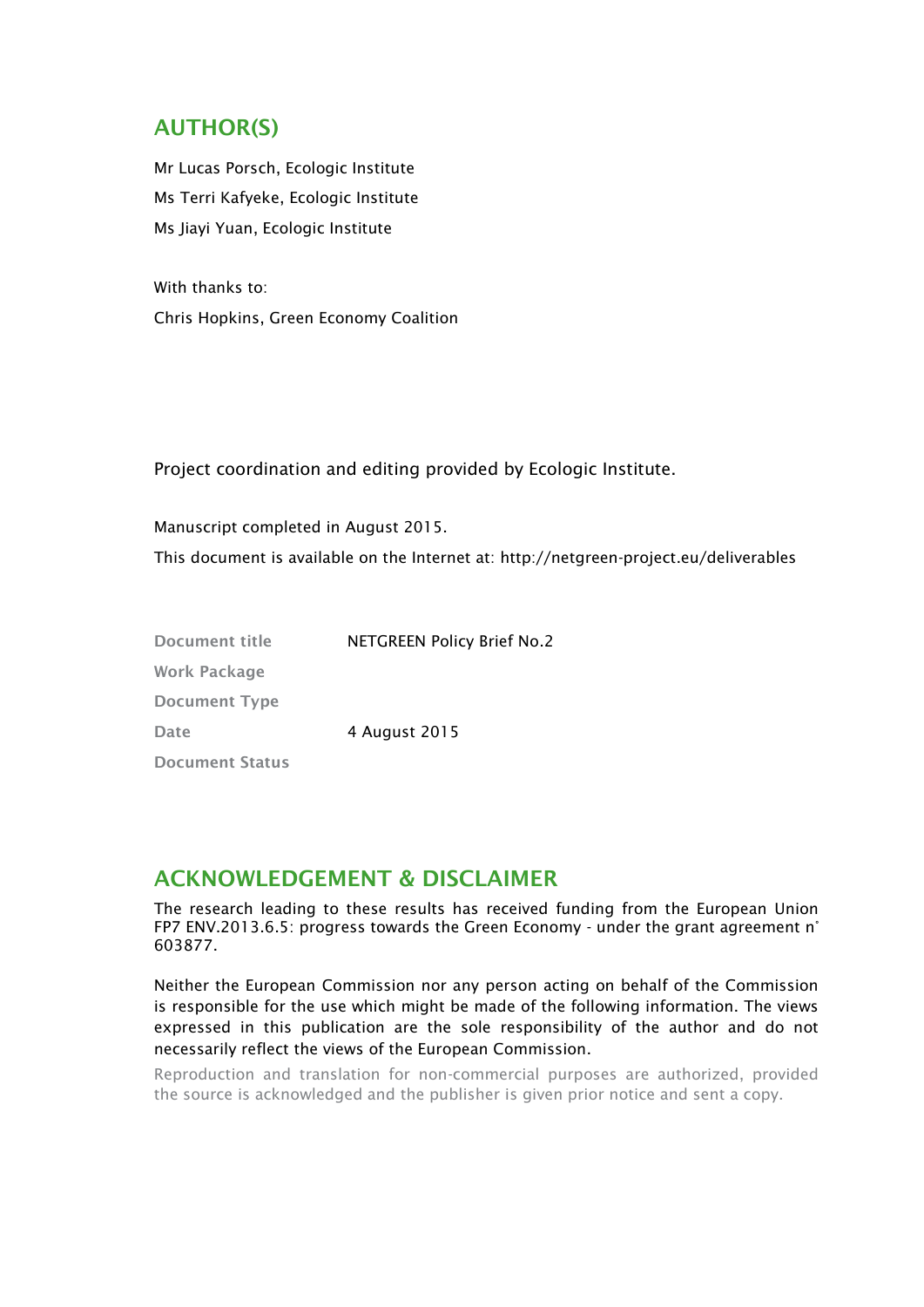# 1 ::**Executive summary**

The international community is currently celebrating the outcomes of the Millennium Development Goals (MDGs), and simultaneously preparing to pursue the Sustainable Development Goals (SDGs). The new set of goals may be universal, but different countries will have different perceptions, priorities and strategies to attain and implement them by 2030. Consequently, different states will require different sets of indicators to monitor their progress in the next fifteen years.

The SDGs are more elaborate than their predecessors, with 17 goals and 169 targets. This exhaustive set of objectives was designed to build upon the work done in the context of the MDGs while being more tailored to the different realities of different countries and putting greater emphasis on environmental matters. The Sustainable Development Solutions Network (SDSN) is still in the process of preparing a list of global and national indicators to monitor progress towards the SDGs.It is expected to be signed off at the  $47<sup>th</sup>$  UNSC annual conference in NY in March 2016. There should be around 100 Global Monitoring indicators, but they cannot be relevant for all countries and all policy problems.

Indicators are useful tools to measure progress towards a policy objective, but they come with inherent challenges. Policy-makers and those who advise them need to select the right indicators from a seemingly infinite list of options, combine them with the right complementary indicators and interpret them correctly. Failing to do so may lead to a distorted picture of reality. There is no "one size fits all" solution to this: each policy context calls for its own set of indicators that reflect its socio-economic context and political priorities.

The Measuring Progress tool was designed to help policy-makers (and those wishing to influence them) construct their set of green economy indicators. The NETGREEN project team has not only built an inventory of green economy indicators, but embedded this information in a unique interactive structure that enables the users to easily identify indicators, combine them and interpret them correctly. The online tool is available on Measuring-Progress.eu

During the remaining project months, the NETGREEN team aims to identify research gaps in the green economy indicator field, in addition to testing the tool with target users. Measuring Progress will grow and evolve based on user feedback and indicator needs, which tend to change rapidly in the policy world.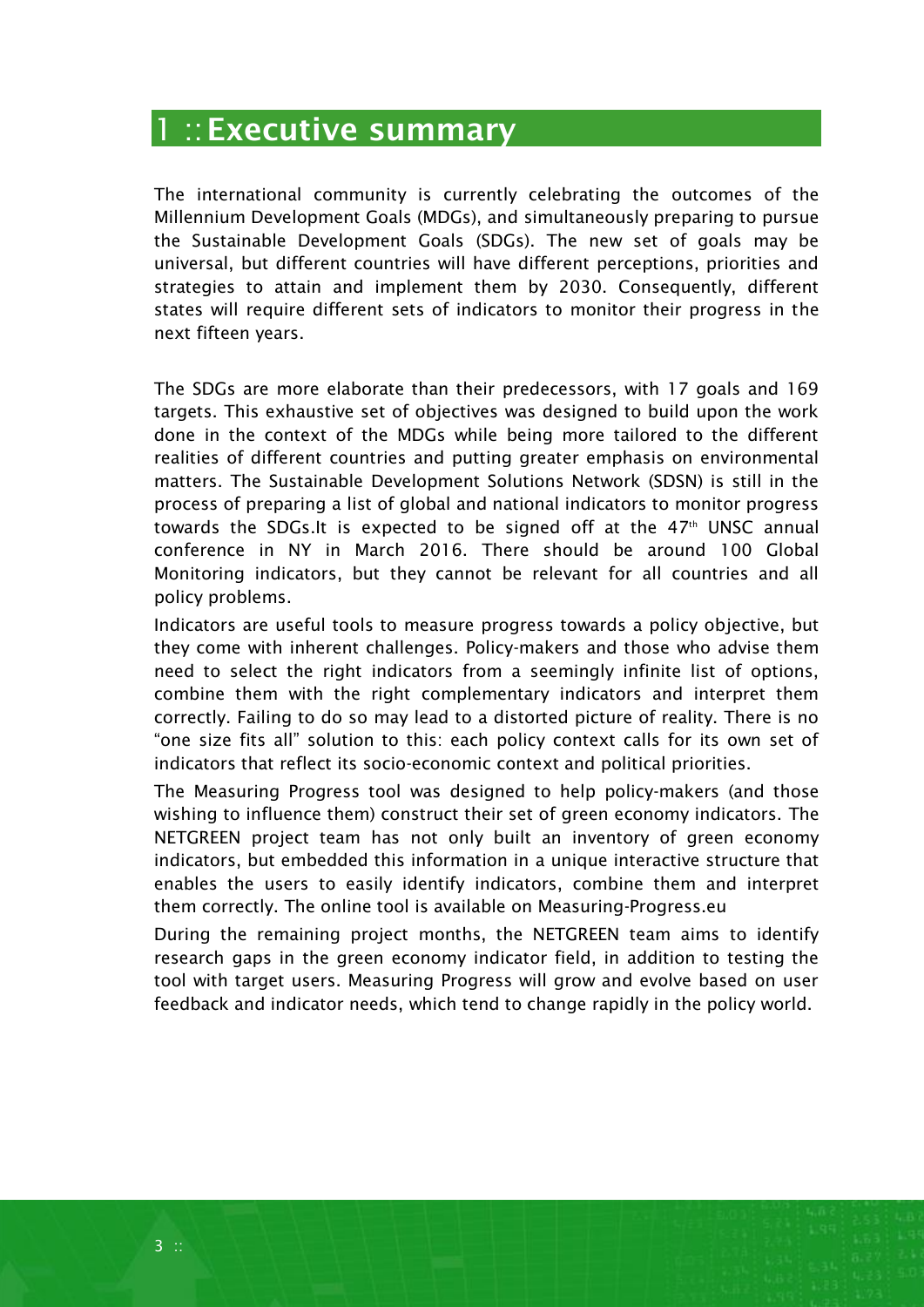# 2 ::**Introduction**

At last, the United Nation's Millennium Development Goals (MDGs) have reached their target date. The initiative has led to impressive results<sup>1</sup> during its fifteen years of implementation, and it is currently being hailed as the most successful anti-poverty movement in history. Meanwhile, the international community is preparing to redirect this impulse towards the next challenge: the Sustainable Development Goals (SDGs).

While all nations are concerned by this new set of targets, it would be a mistake to ignore the enormous differences that still exist between countries. This heterogeneity leads to extremely different perceptions of the goals and of their relative importance within the set. This, in turn, affects which indicators would be most appropriate to measure a country's progress towards the goals. Each country will have to focus on a few indicators for communication purposes. In this policy brief, we argue that the Measuring Progress tool can facilitate the indicator selection process that countries must go through in order to monitor their progress towards the SDGs.

In Section 3, some background information on the SDGs and their indicators is provided. Section 4 follows with a brief discussion on the use of indicators to monitor progress and associated difficulties. Finally, Section 5 will present Measuring-Progress.eu, an interactive online tool aiming to facilitate indicator selection. This section includes a case study walking the user through the tool. The policy brief is based on insights from the NETGREEN research project<sup>2</sup> as well as an expert workshop on the SDGs and indicators.

 $1$  Some key results can be viewed here: http://www.un.org/millenniumgoals/2015\_MDG\_Report/pdf/MDG%202015%20PR%20Key%20F acts%20Global.pdf

 $2$  The project is described in subsection 5.1.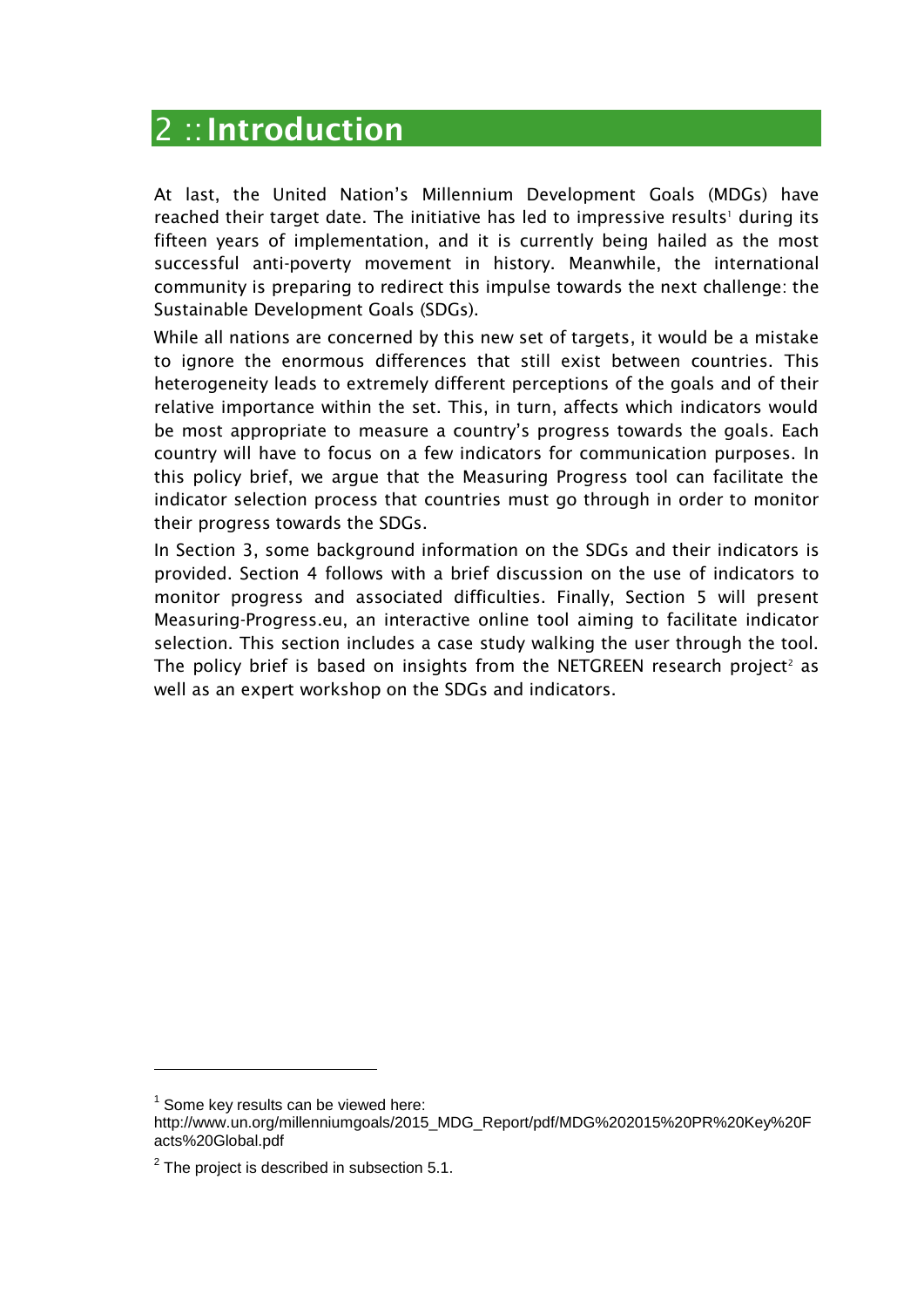# 3 ::**The UN Sustainable Development Goals – an overview**

# **3.1 History, background and objective**

As the Millennium Development Goals have reached their 2015 target date, the United Nations initiated a new opportunity to enhance the global solidarity against poverty and partnership for sustainable development. From its Campaign in 2002 to the present stage of acceleration, the MDGs have galvanized international endeavor towards issues ranging from extreme hunger to environmental sustainability. To carry on the momentum generated and speed up the progress towards the goals and the targets, a post-2015 agenda, encapsulated in the UN Sustainable Development Goals, was proposed and offered to the international community as an opportunity to strengthen the global partnership for development.

In addition to inheriting the global partnership established by MDG Goal  $8<sup>3</sup>$ , the Sustainable Development Goals (SDGs) are also charged to tackle aspects where the MDGs were shorthanded. While MDGs target the world's poorest and the vulnerable, the SDGs extend the target horizontally and vertically to citizens of developing and developed countries, of today and tomorrow. Compared to the MDGs, the new proposal carries the definition of equity of mankind onto the next level that ensures sustainable development from all social, economic and environmental aspects. SDGs also put forward an agenda more fitted for concrete actions. Despite its unprecedented, spearheading framework, the MDG 8 has weaknesses calling for a new proposal that will fill in the gaps between the Goals and their implementations. With more elaborated measurement strategies and a universally applicable guideline, the SDGs point out a clear path for all Member States for immediate and far-reaching actions.

The MDGs have set out the backdrop for a stage of international commitment to sustainable development. The renewed global partnership guided by the SDGs will continue to nurture positive globalization, integrate the original initiatives and targets, as well as address both the persistent and emerging challenges of the evolving world.

### **3.2 Overview of the main goals**

Mandated by the UN Conference on Sustainable Development (Rio+20) outcome document, *The future we want (2012),* the SDGs engage the UN and its partners in a continuing round of commitment with the new target year 2030. Poverty

 $3$  The  $8<sup>th</sup>$  Goal in the Millennium Development Goals is to develop a global partnership for development. An elaboration on the MDG 8 and the rest of the Goals can be found at [http://www.un.org/millenniumgoals/global.shtml.](http://www.un.org/millenniumgoals/global.shtml)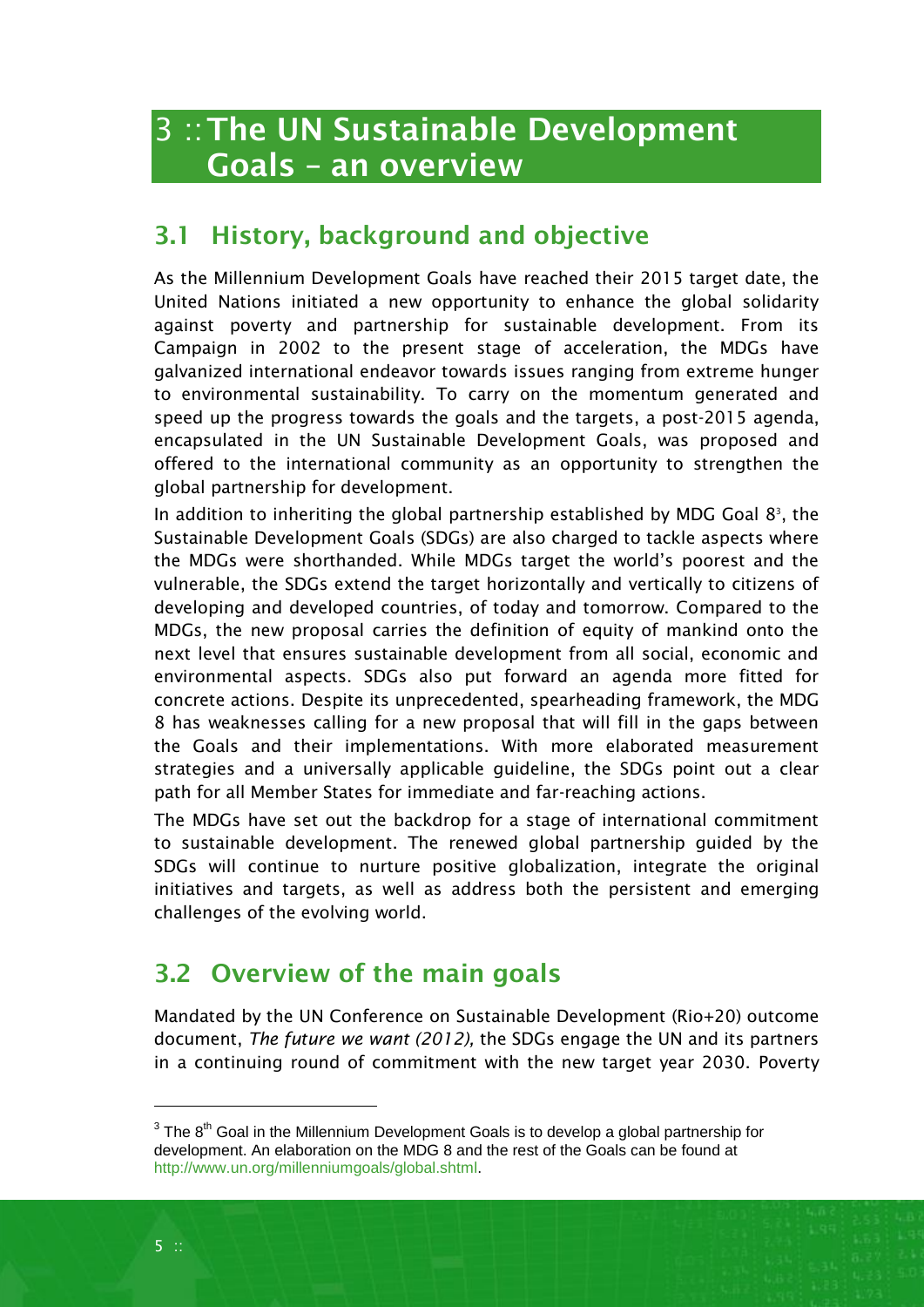eradication, changing unsustainable and promoting sustainable patterns of consumption and production and protecting and managing the natural resource base of economic and social development are the overarching objectives of this renewed global partnership. The SDGs will be accompanied by a robust system of implementation, larger mobility in access to material as well as intellectual resources, and targets evaluated with indicators of measurable outcomes.

The SDGs lay out 17 goals with 169 targets built upon the MDGs, aiming at the ultimate aspiration of global sustainable development. The global vision delivered with these goals takes different nation's developmental realities into consideration and provides a universal guideline that is applicable to all nations yet tailored to their specific stage of development. Following the principle of common but differentiated responsibilities, the Goals and the Targets assign accountability to all countries and leave no-one out of the international enabling environment that the SDGs endeavor to create. With a more detailed and ambitious context, the SDGs range from poverty eradication to revitalizing the global partnership required for the future vision of development. A full elaboration on the Goals and the Targets can be found on the UN Department of Economic and Social Affair's website for Sustainable Development.<sup>4</sup>

#### **Table 1. Sustainable Development Goals**

- Goal 1 End poverty in all its forms everywhere
- Goal 2 End hunger, achieve food security and improved nutrition and promote sustainable agriculture
- Goal 3 Ensure healthy lives and promote well-being for all at all ages
- Goal 4 Ensure inclusive and equitable quality education and promote lifelong learning opportunities for all
- Goal 5 Achieve gender equality and empower all women and girls
- Goal 6 Ensure availability and sustainable management of water and sanitation for all
- Goal 7 Ensure access to affordable, reliable, sustainable and modern energy for all
- Goal 8 Promote sustained, inclusive and sustainable economic growth, full and productive employment and decent work for all
- Goal 9 Build resilient infrastructure, promote inclusive and sustainable industrialization and foster innovation
- Goal 10 Reduce inequality within and among countries

1

- Goal 11 Make cities and human settlements inclusive, safe, resilient and sustainable
- Goal 12 Ensure sustainable consumption and production patterns

<sup>4</sup> United Nations Department for Economic and Social Affairs, *Sustainable Development Knowledge Platform.* [https://sustainabledevelopment.un.org/focussdgs.html.](https://sustainabledevelopment.un.org/focussdgs.html) 26/05/2015.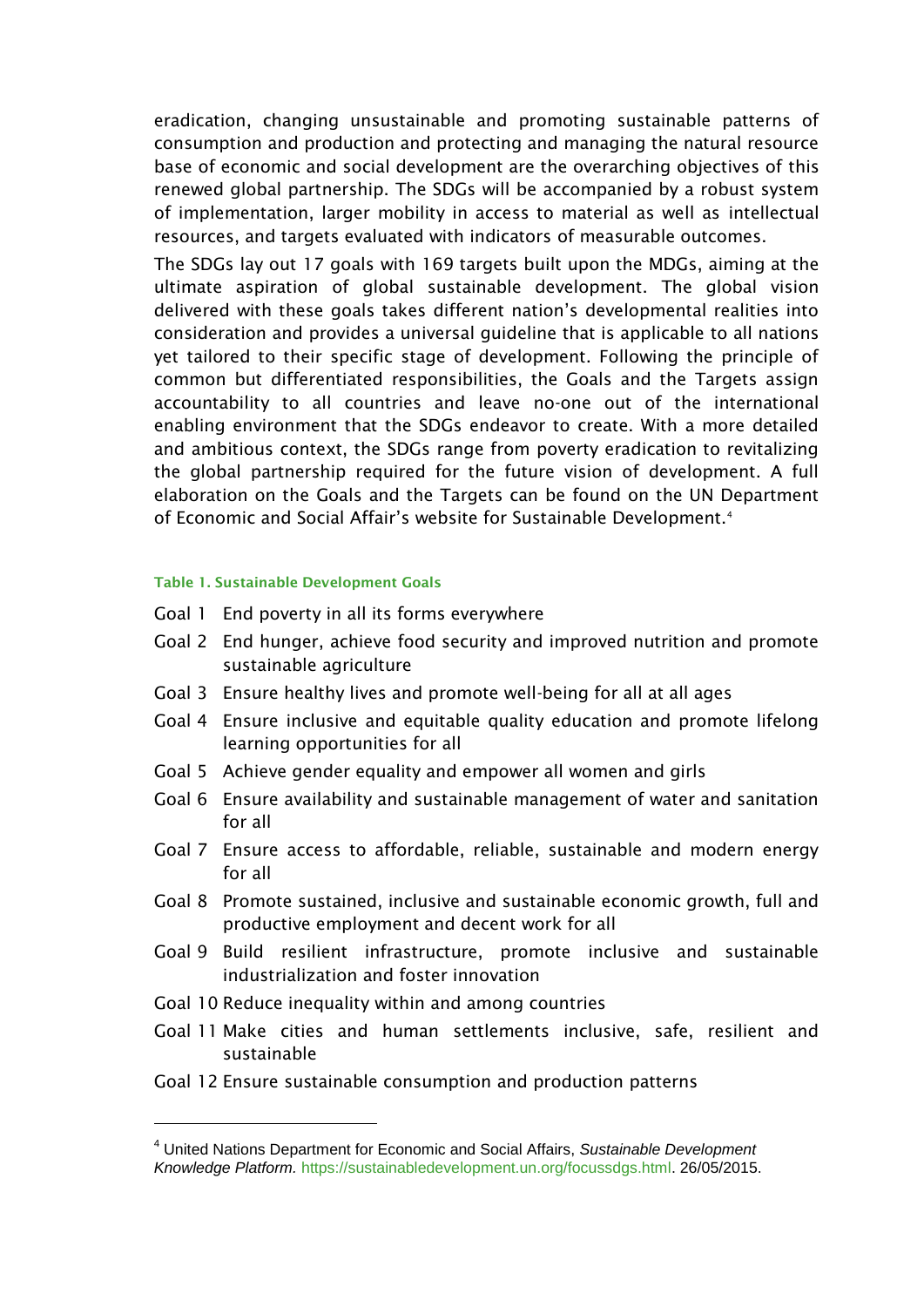- Goal 13 Take urgent action to combat climate change and its impacts\*
- Goal 14 Conserve and sustainably use the oceans, seas and marine resources for sustainable development
- Goal 15 Protect, restore and promote sustainable use of terrestrial ecosystems, sustainably manage forests, combat desertification, and halt and reverse land degradation and halt biodiversity loss
- Goal 16 Promote peaceful and inclusive societies for sustainable development, provide access to justice for all and build effective, accountable and inclusive institutions at all levels
- Goal 17 Strengthen the means of implementation and revitalize the global partnership for sustainable development

### **3.3 The SDG indicators**

With the 17 Sustainable Development Goals ahead, the Open Working Group on the SDGs (OWG) and Member States are on a tight agenda to make their first step towards meeting the target. It is clear that from the experience of MDGs, indicators and reliable data collection are important monitoring tools to keep all Member States headed in the right direction. From now through September, while they review the Goals and Targets before the official adoption, Members States will assemble a monitoring mechanism that is going to ensure a global partnership and shared responsibility among all nations throughout the 15 years of SDG implementation.

The integrated indicator framework for the SDGs, despite not yet being in its refined state, has been agreed upon by Member States to lay out a blueprint where different levels of monitoring will complement each other. This framework will be headed by national level indicators, and complemented by indicators on global, regional, and thematic levels.<sup>5</sup> In the most recent indicator report by Sustainable Development Solutions Network (SDSN), a set of 100 Global Monitoring Indicators (GMI) are suggested—each Goal is accompanied with 2 to 14 GMIs as well as a separate list of recommended Complementary National Indicators (or National Monitoring Indicators, NGI). The GMIs align with and are categorized by their corresponding SDGs.

These globally harmonized indicators set up the guideline for review at the High Level Political Forum and are generally applicable to every country. While the GMIs are identical for all nations, national monitoring varies depending on each nation's reality. Lists of National Monitoring Indicators are recommended in the last report, and it is then an individual nation's decision to select the indicators most pertinent to its needs. The four levels of monitoring together

 $5.4$  SDSN. (2015). Indicators and a Monitering Framework for the Sustainable Development Goals. *Launching a data revolution for the SDGs.*

For a complete description of the four levels of monitoring, please go to http://unsdsn.org/resources/publications/indicators/.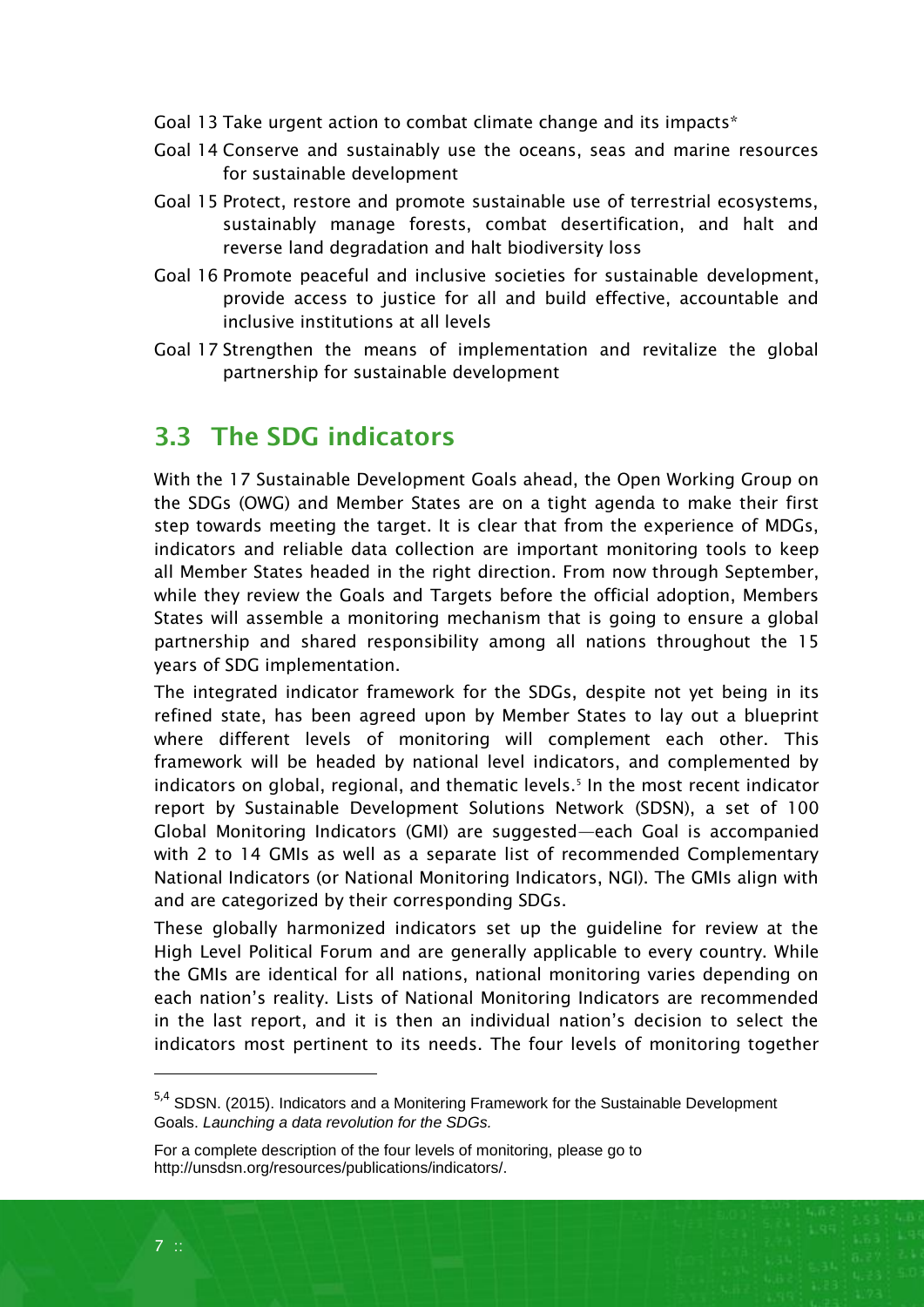cover all three dimensions of economic development, social inclusion and environmental sustainability as laid out in the SDGs. The GMIs and the suggested NMIs are composed to inspire and provide principles for further brainstorming of implantation measures that caters better to each nation and region's developmental stage.

A list of indicators from Goal 12 of SDGs is provided beneath for reference. A complete list of the 100 GMIs and complementary NGIs can be found in SDSN 2015.4 Indicators for Goal 12 are selected to be included as samples because they are the most relevant to the demonstration given in Chapter 3 on how to use measuring-progress.eu.

| <b>Potential and Indicative Global Indicator</b>                                                                                             | <b>Potential lead</b><br>agency or<br>agencies | Other<br>goals<br>indicator<br>applies to |
|----------------------------------------------------------------------------------------------------------------------------------------------|------------------------------------------------|-------------------------------------------|
| Disclosure of Natural Resource Rights Holdings                                                                                               | EITI, UNCTAD, UN<br><b>Global Compact</b>      | 15, 16, 17                                |
| Global Food Loss Index for other indicator to be<br>developed to track the share of food lost or<br>wasted in the value chain after harvest] | <b>FAO</b>                                     | 2, 11                                     |
| Consumption of ozone-depleting substances<br>(MDG Indicator)                                                                                 | <b>UNEP Ozone</b><br>Secretariat               | 9                                         |
| Aerosol optical depth (AOD)                                                                                                                  | <b>UNEP</b>                                    | 9, 11, 13                                 |
| [Share of companies valued at more than [\$1<br>billion] that publish integrated monitoring] – to be<br>developed                            | Global Compact,<br><b>WBCSD, GRI, IIRC</b>     | 8, 17                                     |

#### **Table 2. Suggested SDG Indicators Arranged by Goals. Goal 12: Ensure sustainable consumption and production patterns**

#### **Complementary National Indicators:**

12.1. [Strategic environmental and social impact assessments required] – to be developed

12.2. [Legislative branch oversight role regarding resource-based contracts and licenses]-to be developed

12.3. [Indicator on chemical pollution] – to be developed

12.4. CO2 intensity of the building sector and of new buildings (KgCO2/m2/year)

12.5. [Indicator on policies for sustainable tourism] – to be developed

12.6. [Indicator on sustainable public procurement processes] – to be developed

With such a large number of indicators, it is challenging to select the right ones. Policy-makers, NGOs, journalists and other stakeholders wishing to use indicators often do not have time to consider and weigh all the options. Nonetheless, neglecting the importance of indicator selection would be a considerable mistake.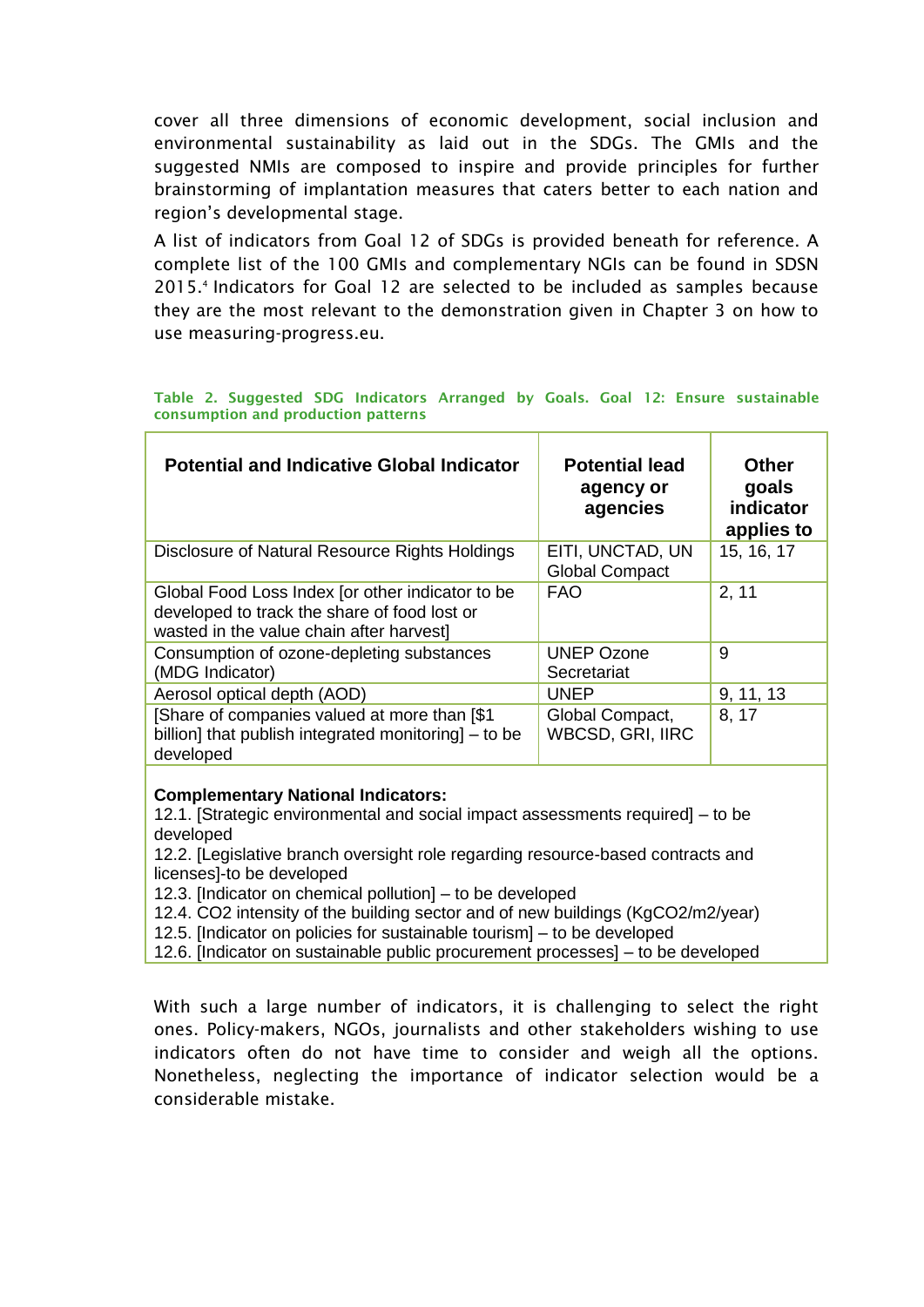# 4 ::**Measuring Sustainable Development with Indicators**

### **4.1 The importance of measurement**

2015 marks the transition into a new set of goals, together laying an ambitious and challenging path ahead. In realizing the Sustainable Development Goals, the first step is to know where the world is today, and then where each step we make from this point on is taking us to. This progression cannot be achieved without choosing suitable measuring tools that give direct feedbacks. Therefore, measurement plays a preliminary role in the kickoff stage in the post-MDG agenda, a developmental role throughout the march towards the next target date, and an analytical role at the commencing stage between the current and future policies.<sup>6</sup>

Following the UN Millennium Declaration in 2000, 60 relevant indicators<sup>7</sup> were chosen and applied to track progress of the global commitment to the Declaration. During the 15 years of implementing MDGs, progress was measured and published annually by the Secretary-General to the General-Assembly. Because of the monitoring function measurements served, this process enabled the UN to spot the need of 4 additional targets in 2005 to supplement the Goals.

Measurements have successfully helped put the vision of MDGs into practice, identify areas of weaknesses, and propose a renewed agenda for the post-2015 world. In the next challenge we face, measurements and indicators will continue to facilitate innovations in the SDGs to have their intended impact.

 $6$  UNEP. (2014). Using Indicators for Green Economy Policymaking. In the quideline provided by the UN in its Green Economy paper, the use of indicators are described in details in all stages of an integrated policymaking process, namely the issue identification and agenda setting, policy formulation and assessment, decision-making, implementation, and monitoring and evaluation stage.

 $7$  A list of MDG indicators can be found here <http://mdgs.un.org/unsd/mdg/Host.aspx?Content=Indicators/OfficialList.htm>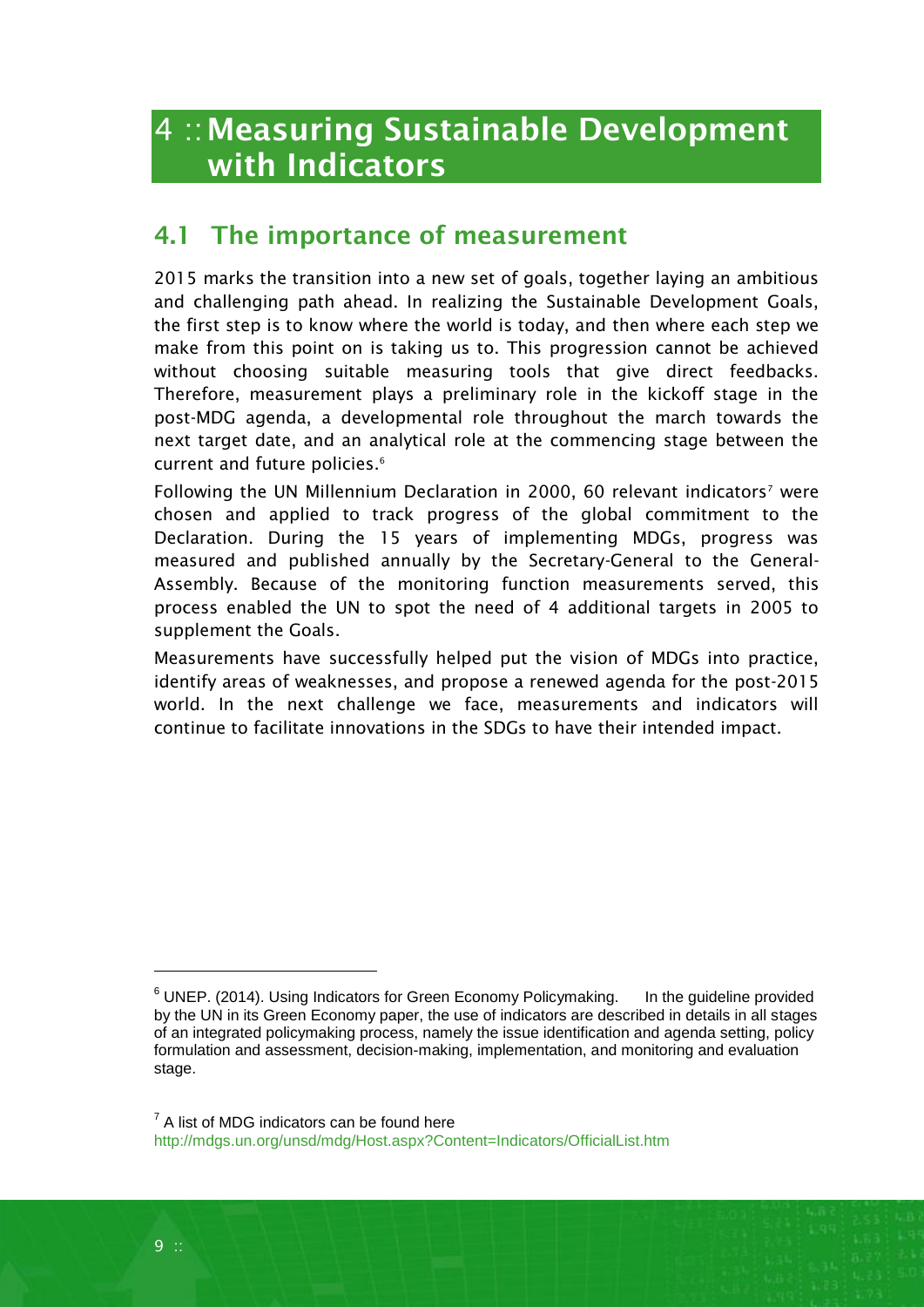## **4.2 The challenges of measurement**

Indicators are an essential tool for policy makers to identify and prioritize issues to target initially, and compare and assess policy approaches in later stages. However, they are associated with unavoidable challenges which complicate the task of selecting, combining and interpreting them. This is further exacerbated by the fact that, unfortunately, there is no "one size fits all" solution: each specific policy issue or challenge requires its own set of indicators in order to lead to meaningful conclusion.

### **4.2.1 Selecting the right indicator**

The agony of choice is a common problem in the indicator world; policy makers are faced with a seemingly infinite list of indicators. The NETGREEN project consortium identified over 2000 indicators relevant to the green economy<sup>8</sup>. Even within a specific theme, there are plenty of indicators which present differences in their scopes, purposes, sources, etc. Knowing which ones to use for a particular policy issue is therefore a delicate task.

The Organisation for Economic Co-operation Development (OECD) suggested three criteria that make "a good indicator" in its 2011 report on progress monitoring. Policy relevance, analytical soundness, and measurability together describe the basic principles of assessing the quantitative and qualitative indicators. Policy makers can thus validate their choice of indicators that abide by this standard and dismiss those that do not.<sup>9</sup>

Although this is a useful guideline, it should be noted that the performance of an indicator in these three criteria will significantly vary from one country to another. For example, an indicator may be policy relevant in Germany but not in China. Similarly, an indicator might be easily measurable in France but not in Romania due to missing data. It is therefore impossible to identify an indicator that is "universally good".

<sup>8</sup> More details in section 5.1

<sup>9</sup> Organisation for Economic Co-operation and Development. (OECD). (2011). *Towards Green Growth: Monitoring Progress*. Paris: OECD.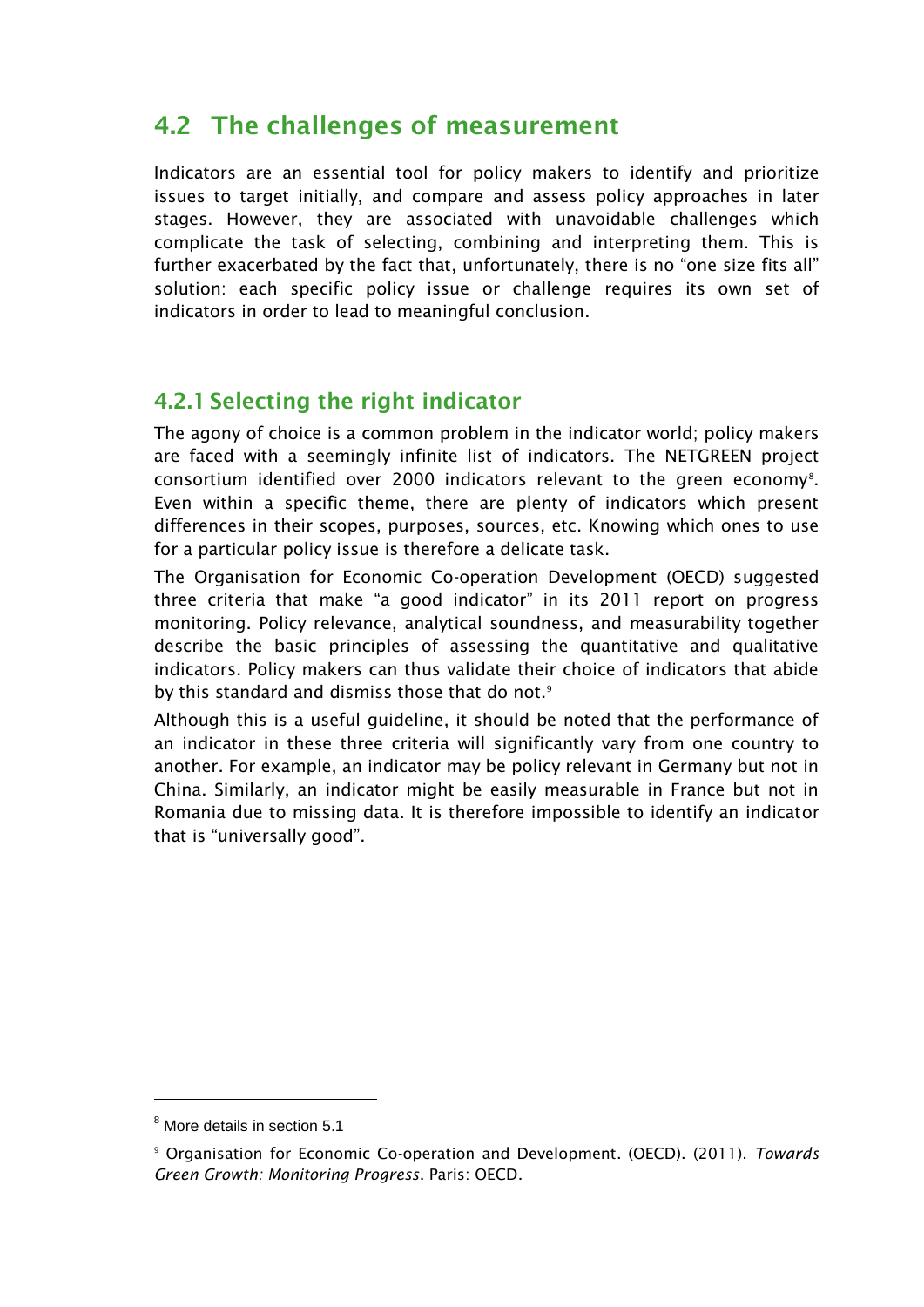#### **Choosing the right indicators**

Anna Karnikova, Head of the Sustainable Development Unit of the Office of the Government of the Czech Republic reported on the Czech sustainable development strategy during a workshop organized by NETGREEN on 8 May 2015 in Berlin.

She mentioned that one of the challenges of working with indicators was knowing how to choose the right ones, that are relevant and measurable. In addition, she said it would be useful to know which indicators are best suited for which purpose (policy-making, communicating to the public, etc.)

#### **4.2.2Relationships of indicators**

Many issues and targets from the SDGs are interconnected. A specific environmental problem, for example, can have an influence on social and economic dimensions in addition to the environmental one. Therefore, it is necessary to examine the causal relationship between problems before implementing policies in order to most efficiently orchestra the entire system rather than filling in one of the holes. Indicators, correspondingly, are also in direct or indirect, positive or negative relationship with one another. By sorting out the causes and impacts and matching them to their indicators, policy makers can achieve a better understanding of what is going on and what kind of interference needs to take place as they identify and prioritize issues. The UNEP guideline on Using Indicators for Green Economy Policymaking provides a step-by-step instruction on mapping the related key indicators in the system of interest.<sup>10</sup>

#### **4.2.3Risk of misinterpretation**

A misinterpreted indicator can be worse than not picking the right indicator. Before drawing conclusions from data, caution should be taken to understand what the numbers are pointing to. An example is given in OECD's 2011 report on Green Growth to distinguish the difference between energy productivity and the efficiency in the use of energy of a country, when using indicators to assess progress towards green growth.<sup>11</sup> In addition, the same report also points out that an indicator does not stand by itself— it is to be read in connection with other indicators and be complemented with additional information. Taken out of context, an indicator is rendered valueless.

 $10$  This procedure producing CLD, a Causal Loop Diagram, is described in the 2014 publication "Using Indicators for Green Economy Policymaking."

<sup>11</sup> OECD (2011).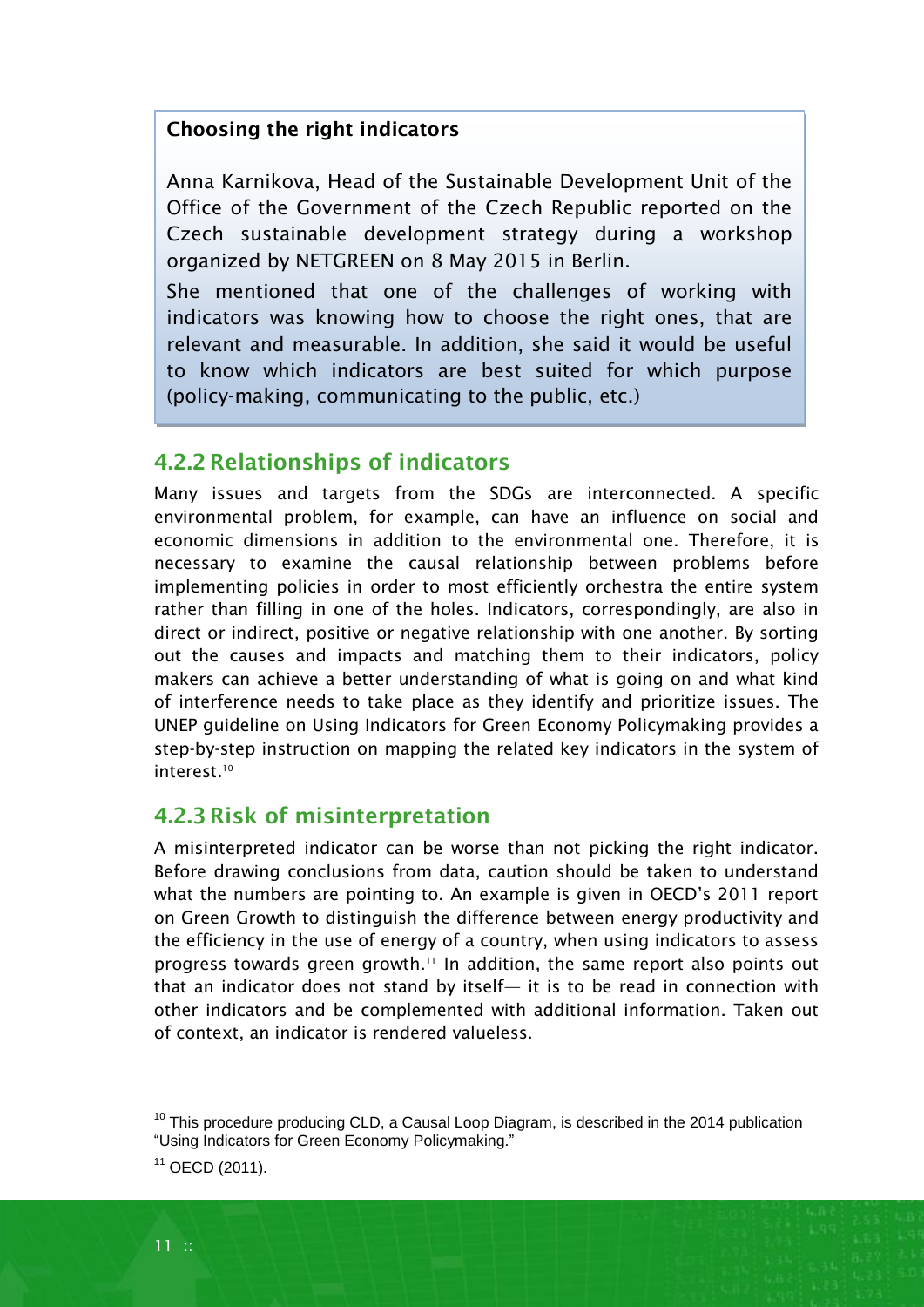An indicator should not be avoided solely because it risks being misinterpreted. In fact; several misinterpretations can be outshined by using a complementary indicator.

#### **Indicators as a weapon**

R. Andreas Kraemer, founder and former director of Ecologic Institute, told highlighted that indicators are now often used as weapons during a workshop organized by NETGREEN on 8 May 2015 in Berlin. Indicators are sometimes intentionally misused in order to emphasize a point of view.

### **4.2.4The risk of an incomplete set of indicators**

While indicators can assist with monitoring policy implementation, the concluding image formed can be distorted with certain overlooked pieces of information. The capability construct connections between causes and results enables the initial decision making process on selecting indicators for measurement. However, within the dense socio-economic network, the stage of development of one branch is interconnected with varies others; an exclusive view with missing pieces yield a misguided conclusion. For example, an increasing annual net earning can be concluded as improved personal economic situation, while the soaring cost of living, once included into the calculation, will demonstrate the opposite. In the context of sustainable development, a comprehensive set of indicators should concern all social, economic and environmental aspects.

Contributors and counter-contributors and their related indicators might be scattered in an unseen pathway anywhere around the policy of measurement interest. Hence, an intuitive search that does not grant considerations to all contributing factors gives rise to misleading data and inappropriate policy analysis. To avoid this series of mistake, policy makers and organizations should be advised with an inclusive list of indicators while measuring the progress of development.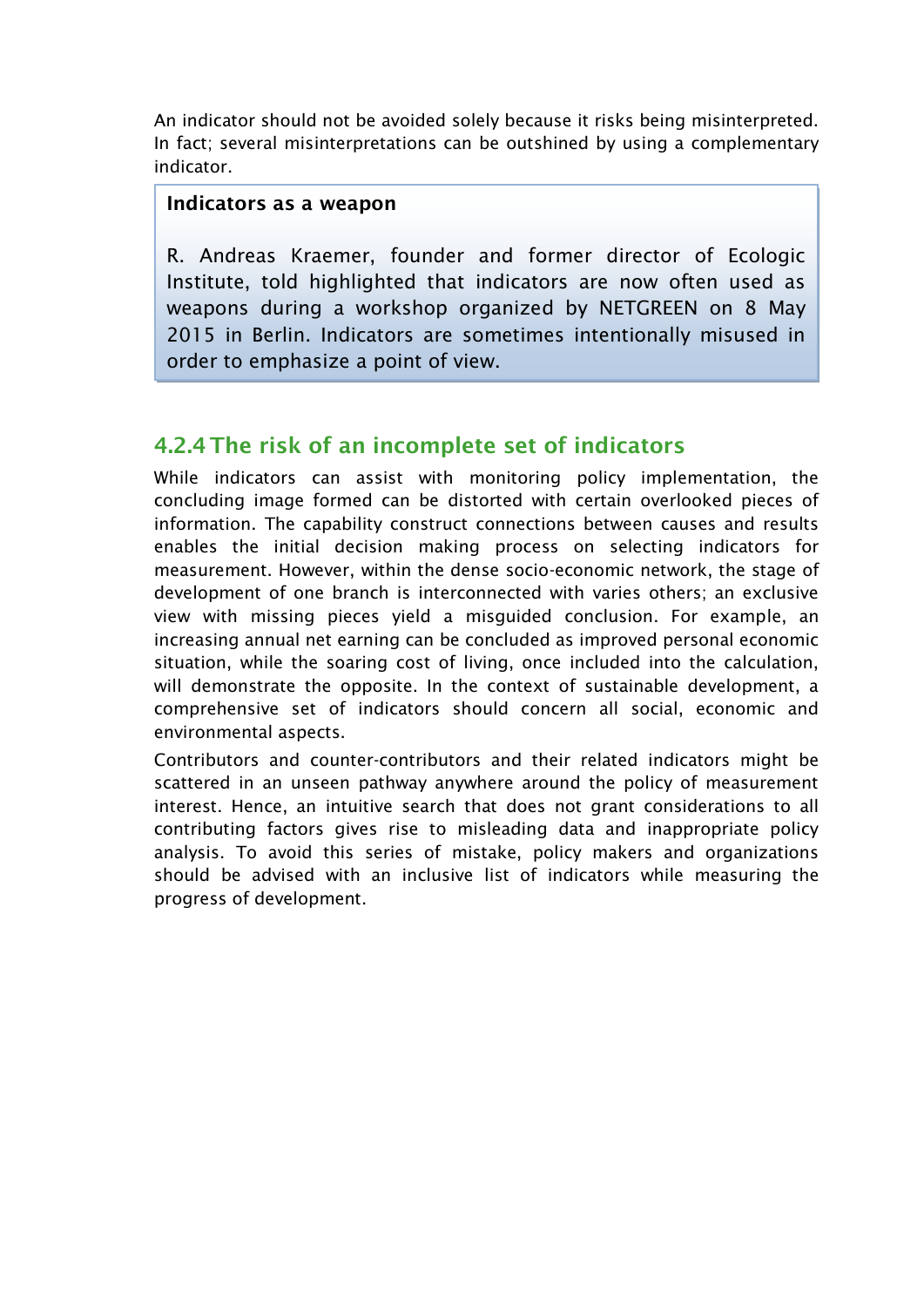#### **Another challenge: financial resources**

Beata Maciejewska, Commissioner of the Mayor of the City of Sł upsk (Poland) for Sustainable Development and Green Modernization of the City, told participants about her experience in a rural municipality during a workshop organized by NETGREEN on 8 May 2015 in Berlin.

Beata Maciejewska underlined financial means as the main barrier preventing some cities from implementing a good green economy strategy. She mentioned that her municipality has considered applying for a Green Capital award as a means of being measured, as candidate city are evaluated on various criteria.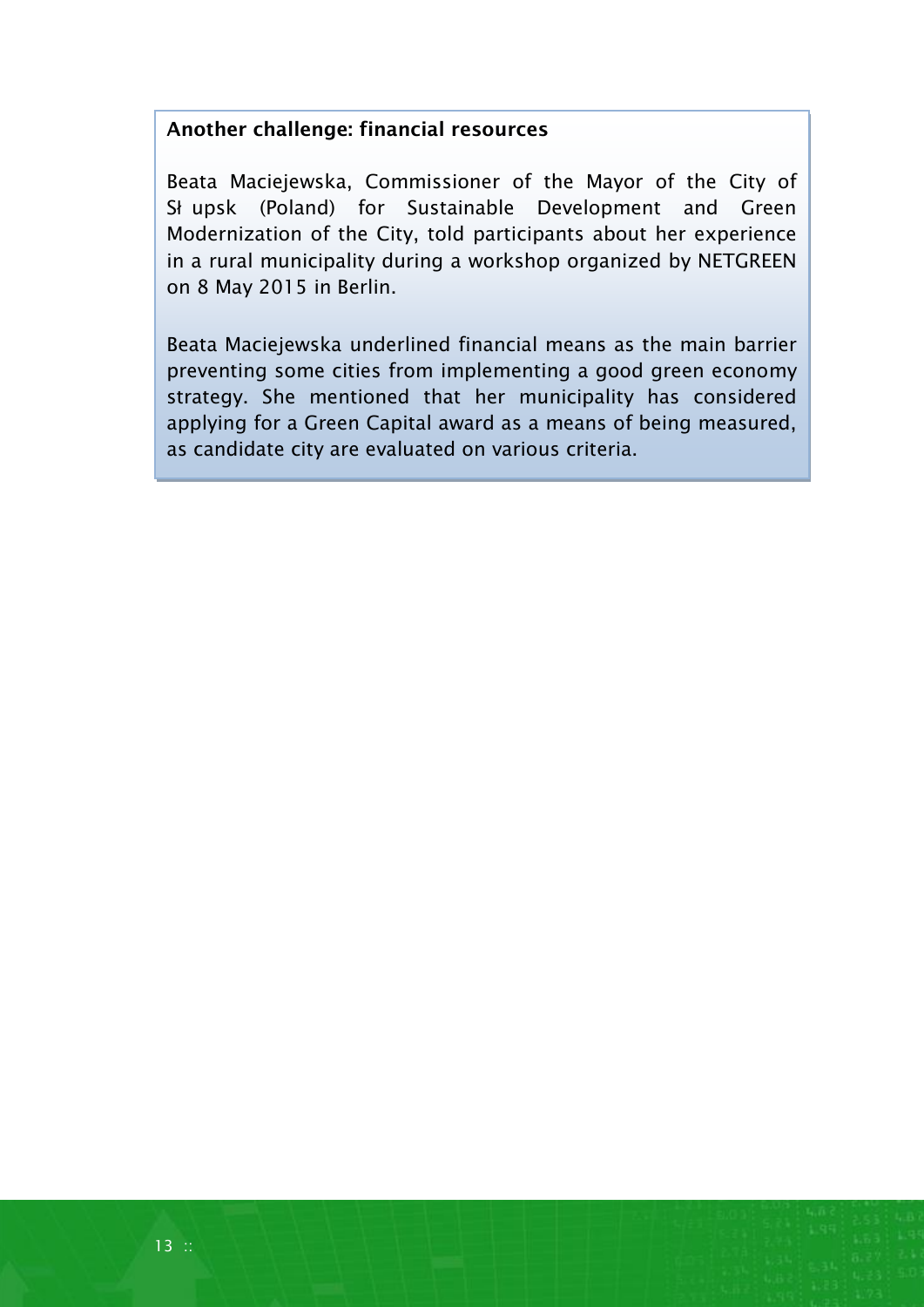# **5.1 The NETGREEN project**

As a result of the issues mentioned above and in an effort to pursue the Beyond GDP agenda<sup>12</sup>, six institutions from five different EU Member States<sup>13</sup> came together for a European Commission-funded project: NETGREEN, NETwork for GREEN economy indicators. The project began in September 2013 and the final conference will take place in Brussels on September 30th 2015.

The goal of NETGREEN is to accelerate progress towards the green economy by facilitating the informed use of relevant indicators. In the context of the project, the green economy is defined as an economy that operates without infringing environmental limits<sup>14</sup>. Concretely, the project team aims to simplify the correct use and interpretation of green economy indicators for stakeholders from different countries and governance levels. This is done through the development and promotion of an interactive online indicator database.

In order to create this database, the NETGREEN consortium first performed a stocktacking exercise in order to identify the different pathways towards the green economy and to list the most important indicator initiatives. To do so, the NETGREEN team interviewed 55 experts in the field and carefully analyzed 92 green economy papers from reputable sources. Over 2000 green economy indicators were considered for inclusion in the database.

The NETGREEN consortium then proceeded to narrow down the indicator list to a more manageable number of "main indicators". For these indicators, a completed fact sheet was filled out. The NETGREEN fact sheet contains basic information about the indicator (unit, geographical coverage, link tot data, etc.) in addition to more practical information to help policy-makers use the indicators: related indicators, misinterpretation risks, complementary indicators, and so forth.

Finally, the NETGREEN team designed a user-friendly online tool featuring these indicators and connecting them to keywords, green economy topics as well as other indicators. The interactive tool is called **Measuring Progress** and is available online at [www.measuring-progress.eu](http://www.measuring-progress.eu/).

 $12$  Read more about the Beyond GDP initiative here:

[http://ec.europa.eu/environment/beyond\\_gdp/index\\_en.html](http://ec.europa.eu/environment/beyond_gdp/index_en.html)

 $13$  Ecologic Institute (Germany; lead partner), New Economics Foundation (United Kingdom), Fundacao da Faculdade de Ciencias et Tecnologia da Universidade Nova de Lisboa (Portugal), LEI – Wageningen UR (Netherlands), Centre for European Policy Studies (Belgium), Green Economy Coalition (UK).

<sup>&</sup>lt;sup>14</sup> Deliverable 2.1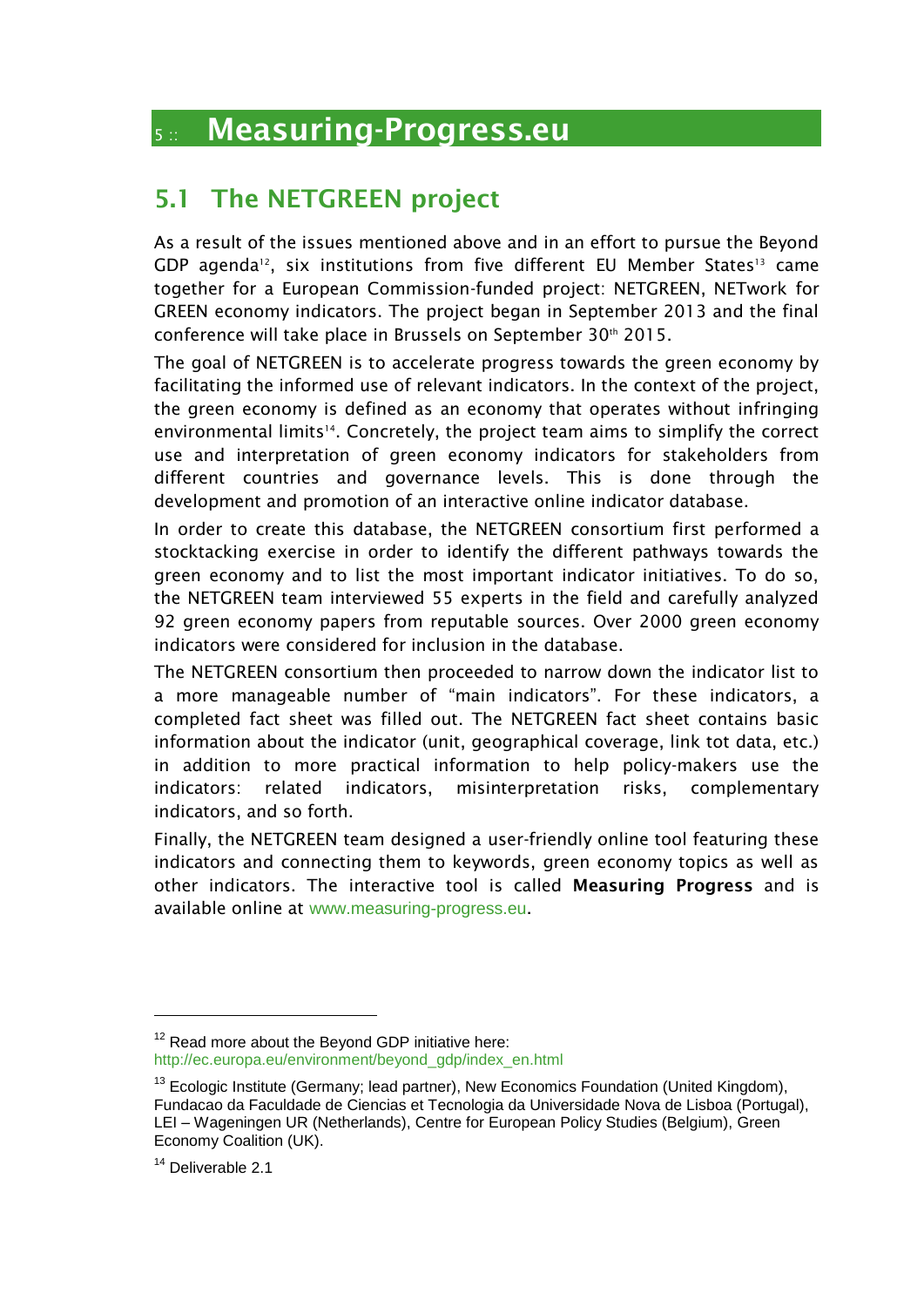## **5.2 Status quo and upcoming developments**

To date, Measuring Progress contains 260 fully described indicators, as well as 200 additional indicators with essential information. The additional indicators are related to the main ones either as related/similar indicators or as complementary ones that help avoid common misinterpretation mistakes. These indicators are linked to over 900 keywords through a Green Economy topic tree containing 102 topics.

Measuring Progress provides three different search paths to reflect the different backgrounds, experience levels and needs of its users.

- The Keyword Search is quick, user-friendly, and simple. The user enters a term of interest (e.g. "green jobs", "poverty", or "biodiversity") and immediately receive suggestions of related indicators from the database.
- The Topic Search function was designed to help the experienced user find indicators of interest within a specific green economy topic by exploring a structured topic tree. It is also useful for users who do not have a keyword in mind and want to learn more about the topics included in the green economy field.
- If you could not find the keyword you had in mind, or your topic of interest, it is also possible to search with a free text a search. Like any search engine, the website will then look for the term of your choosing in the whole information base on the website.

Measuring Progress is a one-stop shop for green economy indicators. On this website, the user may not only find fact sheets for indicators, but the interlinkages between indicators, green economy topics and keywords are included. In addition, misinterpretation risks were identified for the fully described indicators and for each of these, complementary indicators were recommended. The user may enter the website with a policy issue and leave it with a customized indicator selection that will allow him to measure this issue in a logically sound way that fits the political and social context of his work.

In the final months of the project, the NETGREEN team organized thematic workshops to promote dialogue between green economy stakeholders and started conducting a gap analysis to identify topic areas lacking indicators. In addition, a user group is currently testing the research database in order to identify features with a potential for improvement.

 $\alpha$ Measuring Progress can help cities capitalize on work that has been done and help them get to their objectives quickly."

> --Jan Bakkes, PBL Netherlands Environmental Assessment Agency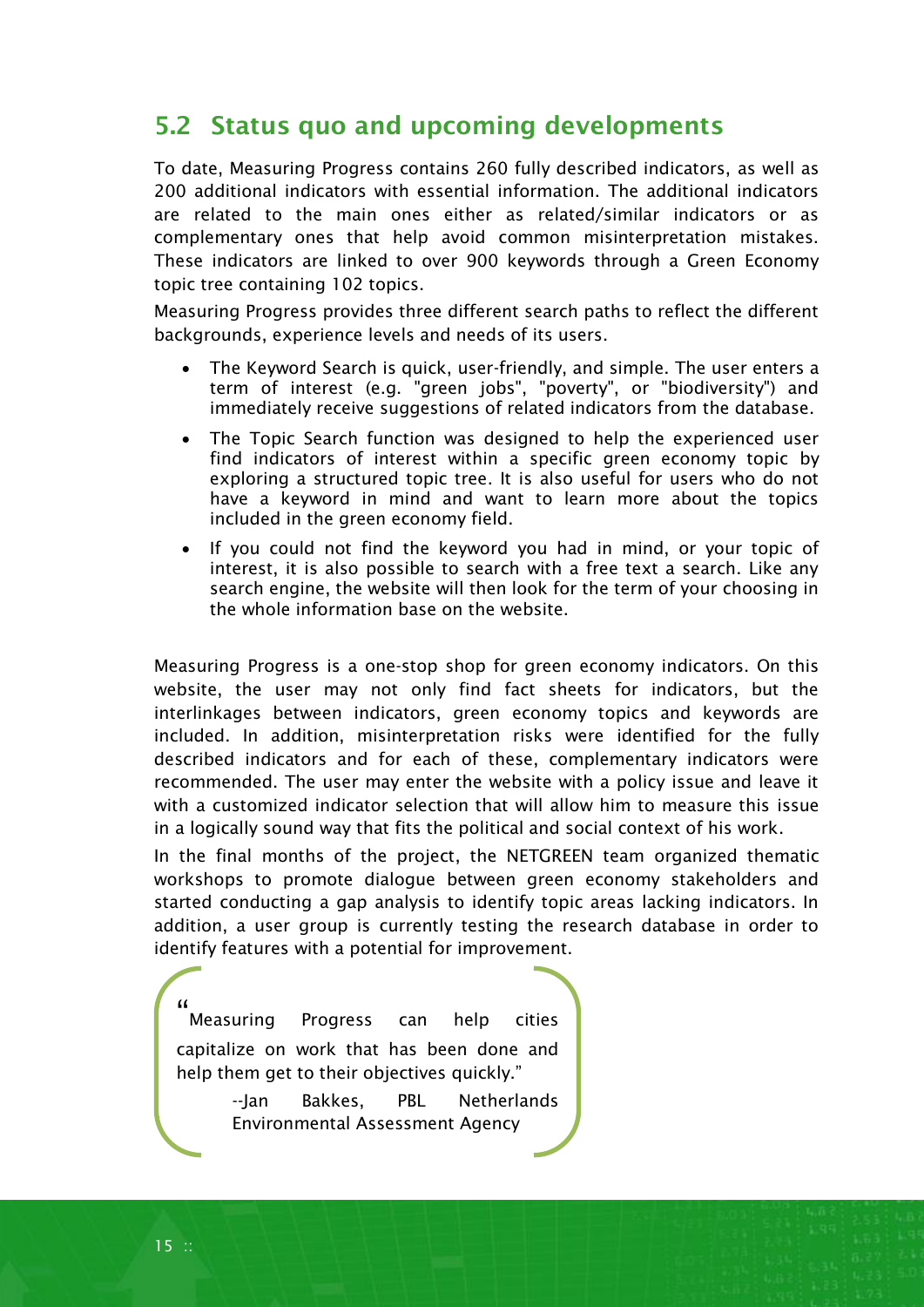|                                   | measuring-progress.eu                                                                                                                                                                                                                                                                                                                                                                                                                                                               |  | Q Search<br>$\forall C$                                                                                                                                                                                                                                                                                                               |                                                                                       |                                                        |                           |  |  |
|-----------------------------------|-------------------------------------------------------------------------------------------------------------------------------------------------------------------------------------------------------------------------------------------------------------------------------------------------------------------------------------------------------------------------------------------------------------------------------------------------------------------------------------|--|---------------------------------------------------------------------------------------------------------------------------------------------------------------------------------------------------------------------------------------------------------------------------------------------------------------------------------------|---------------------------------------------------------------------------------------|--------------------------------------------------------|---------------------------|--|--|
| Getting Started <b>B</b> Ecologic |                                                                                                                                                                                                                                                                                                                                                                                                                                                                                     |  |                                                                                                                                                                                                                                                                                                                                       |                                                                                       |                                                        |                           |  |  |
|                                   | MEASURING-PROGRESS.EU<br>Explore Green Economy Indicators                                                                                                                                                                                                                                                                                                                                                                                                                           |  | <b>Give us feedback</b>                                                                                                                                                                                                                                                                                                               |                                                                                       | Username<br>Create new account<br>Request new password | <b>Password</b><br>Log in |  |  |
|                                   | Measuring Progress is an interactive online tool providing green<br>economy indicators for policy-makers and the people trying to influence<br>them. It is based on a framework of green economy policy outcomes<br>which cover the five pillars of the green economy: environmental<br>sustainability, social justice, quality of life, economic sustainability and<br>resilience, and effective governance.<br>The tool was designed to help you identify and understand the best |  | indicators to measure progress towards the green economy. It supports<br>you in the search for the right indicators for your specific policy problem,<br>and helps you interpret the indicators' strengths and their<br>shortcomings.<br>There are three different ways to search the database and retrieve indicator<br>suggestions: |                                                                                       |                                                        |                           |  |  |
|                                   |                                                                                                                                                                                                                                                                                                                                                                                                                                                                                     |  |                                                                                                                                                                                                                                                                                                                                       |                                                                                       |                                                        |                           |  |  |
|                                   | <b>Keyword search</b>                                                                                                                                                                                                                                                                                                                                                                                                                                                               |  | <b>Topic search</b>                                                                                                                                                                                                                                                                                                                   |                                                                                       | <b>Fulltext search</b>                                 |                           |  |  |
|                                   | Our best option. You can use our list of policy<br>relevant keywords. We have created a<br>Framework to link specific keywords through<br>our topics to indicators.                                                                                                                                                                                                                                                                                                                 |  | For a structured search you can choose one or<br>several set topics from a tree of green<br>economy topics.                                                                                                                                                                                                                           | Because of how our framework works we<br>recommend you try the other searches, but if | those don't work for you, try this one.                |                           |  |  |

### **5.3 Case Study: Measuring Progress towards the SDGs**

The following case study illustrates how Measuring Progress can be a useful tool to help countries measure their progress towards the UN Sustainable Development Goals.

A German consultant wants to assess her country's progress towards the Sustainable Development Goals for a short presentation abroad. Due to the broad scope of the SDGs, she decides to focus on *Goal 12: Ensure Sustainable Consumption and Production Patterns*. She consults the UN's list of suggested SDG indicators<sup>15</sup>. She notices that for target  $12.6$  ("encourage companies, especially large and transnational companies, to adopt sustainable practices and to integrate sustainability information into their reporting cycle"), the two suggested indicators are in development. She wonders whether any indicators already in existence could help her evaluate Germany's performance in this field.

The consultant enters [www.measuring-progress.eu](http://www.measuring-progress.eu/) in her internet browser and lands on the Measuring Progress homepage.

**Measuring Progress homepage**

<sup>15</sup> <http://unsdsn.org/wp-content/uploads/2015/05/FINAL-SDSN-Indicator-Report-Table-2.pdf>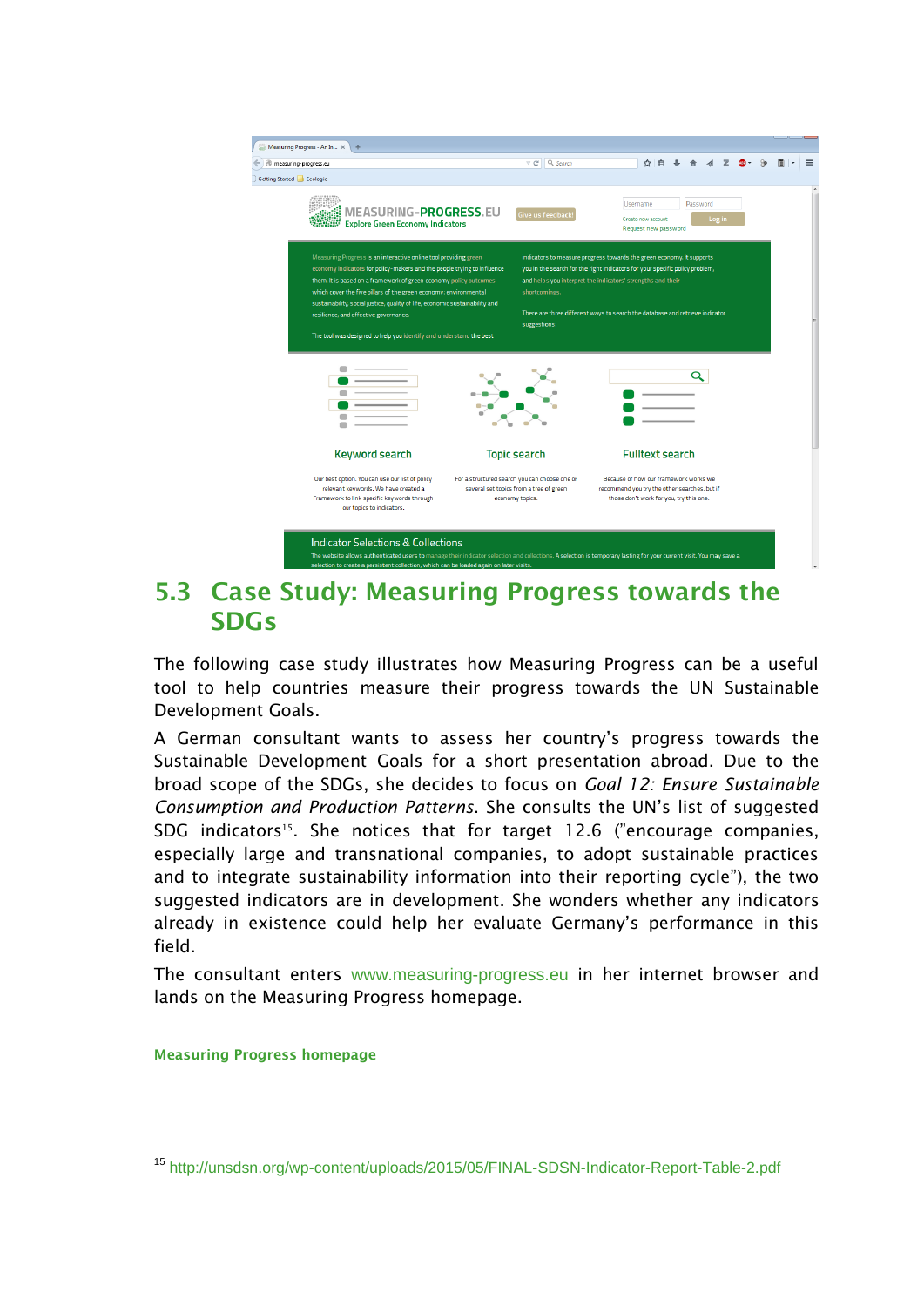The consultant sees that there are three search options: Keyword Search, Topic Search and Fulltext Search. After reading the short descriptions for each option, she decides to go for the keyword search as she has a specific keyword in mind ("eco-industry"). She clicks on keyword search and is redirected to a search engine. She starts typing "eco-indus" in the search bar and spots "eco-industrial development" among the auto-complete suggestions. She clicks on that keyword as it seems most relevant to the implication of SDG target 12.6.

The website generates a list of suggested indicators. For each indicator, she sees a box containing the name and the source as well as a "**Show details**" link. When she clicks on "**Show details**", the box slightly expands, showing additional information such as the definition of the indicator, a direct link to data, a link to related indicators, a link to possible interpretation pitfalls and a bar chart showing how many green economy topics the indicator covers.



#### **Keyword search results with one expanded indicator**

She looks through the suggested results, expanding some of them to see more basic information on the indicator. She finds the indicator *Organisations and sites with EMAS (Eco-Management and Audit Scheme) registration* interesting and clicks on "**Go to full view**", which leads her to the full fact sheet of that indicator.

She reads the detailed information about the indicator and decides it could be useful to measure Germany's progress towards target 12.6, indicator 76 [Share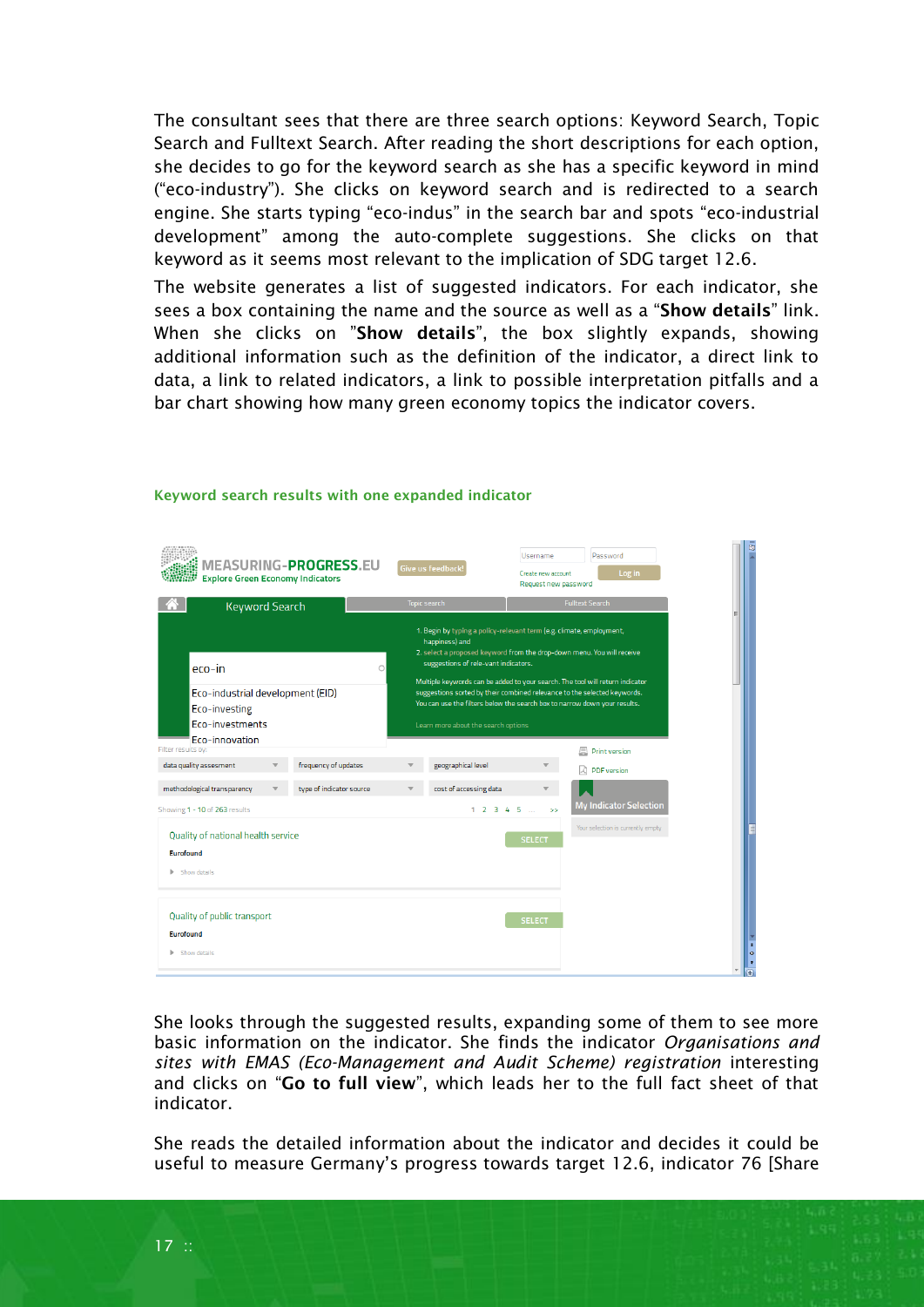of companies valued at more than [\$1 billion] that publish integrated monitoring], which is marked as "to be developed" by SDSN. The indicator looks promising so she adds it to her indicator selection by clicking on "**Select**".

| Getting Started Ecologic |                                                      |                                                                                                                                                                                                                                                                                                                                                                                                                                                        |                                                                                                                                                                                                  |
|--------------------------|------------------------------------------------------|--------------------------------------------------------------------------------------------------------------------------------------------------------------------------------------------------------------------------------------------------------------------------------------------------------------------------------------------------------------------------------------------------------------------------------------------------------|--------------------------------------------------------------------------------------------------------------------------------------------------------------------------------------------------|
|                          |                                                      | MEASURING- <b>PROGRESS</b> .EU<br>Give us feedback<br><b>Explore Green Economy Indicators</b>                                                                                                                                                                                                                                                                                                                                                          | Password<br>Username<br>Log in<br>Create new account<br>Request new password                                                                                                                     |
|                          |                                                      | <b>Keyword Search</b><br><b>Topic search</b>                                                                                                                                                                                                                                                                                                                                                                                                           | <b>Fulltext Search</b>                                                                                                                                                                           |
|                          |                                                      | <b>Organisations and sites with EMAS</b>                                                                                                                                                                                                                                                                                                                                                                                                               | 凰<br><b>Print version</b><br><b>REMOVE</b><br>A PDF version                                                                                                                                      |
|                          | improve their environmental performance.<br>12.02.15 | (Eco-Management and Audit Scheme) registration<br>The number of organisations and sites registered as members of the voluntary<br>environmental management system, The Eco-Management and Audit Scheme<br>(EMAS). EMAS is implemented by companies and other organisations from all<br>sectors of economic activity including local authorities, to evaluate, report on and<br>Eurostat, http://ec.europa.eu/eurostat/tgm/web/table/description.jspie, | <b>My Indicator Selection</b><br>You have 1 indicator in your<br>selection:<br><b>D</b> Organisations and sites with<br>EMAS (Eco-Management and<br>Audit Scheme) registration<br>Topic coverage |
|                          | Data host:                                           | Eurostat                                                                                                                                                                                                                                                                                                                                                                                                                                               |                                                                                                                                                                                                  |
|                          | <b>Unit of Measurement:</b>                          | Number of organisations (# of organisations)                                                                                                                                                                                                                                                                                                                                                                                                           |                                                                                                                                                                                                  |
|                          | Link to Data:<br>Type of Indicator source:           | http://ec.europa.eu/eurostat/tgm/refreshTableAction.do?tab=table&plugin=1&<br>pcode=@<br><b>Statistical office</b>                                                                                                                                                                                                                                                                                                                                     | Topic coverage: shows the<br>number of relations the indicator<br>has in the five main topic areas.                                                                                              |
|                          | Data availability                                    |                                                                                                                                                                                                                                                                                                                                                                                                                                                        |                                                                                                                                                                                                  |
|                          | Indicator construction                               |                                                                                                                                                                                                                                                                                                                                                                                                                                                        | Go to full view                                                                                                                                                                                  |
|                          | Indicator quality                                    |                                                                                                                                                                                                                                                                                                                                                                                                                                                        |                                                                                                                                                                                                  |
|                          | $\triangleright$ Indicator application               |                                                                                                                                                                                                                                                                                                                                                                                                                                                        |                                                                                                                                                                                                  |
|                          | $\triangleright$ Indicator theme                     |                                                                                                                                                                                                                                                                                                                                                                                                                                                        |                                                                                                                                                                                                  |

It is the end of the working day so she saves her indicator selection under the name "Target 12.6".

On the next morning, she logs into her Measuring Progress account and finds her indicator under "**My collections**". She wants help determining whether that indicator is appropriate for target 12.a so she prints out the fact sheet to discuss it her co-workers over lunch.

The consultant goes back to the UN's list of suggested indicators for the SDGs and looks at target 12.4 on the management of chemicals and wastes. The indicator *Consumption of ozone-depleting substances* is recommended. As she found the indicator fact sheets very useful on Measuring Progress, she wonders if the website could help her properly use this indicator.

She returns on [www.measuring-progress.eu](http://www.measuring-progress.eu/) and chooses the **Fulltext Search** option, as she knows exactly what she is looking for. She types in "ozone depleting" and hits the Search button. Sure enough, *Consumption of ozonedepleting substances* appears as the very first result. She clicks on the indicator name and lands on the fact sheet of that indicator.

She spends the next few minutes reading about the indicator. She finds a direct link to data, reads about the methodology of the indicator and takes notes of misinterpretation pitfalls that she had not considered. She adds the indicator to her new collection, which she saves under the name "Target 12.4".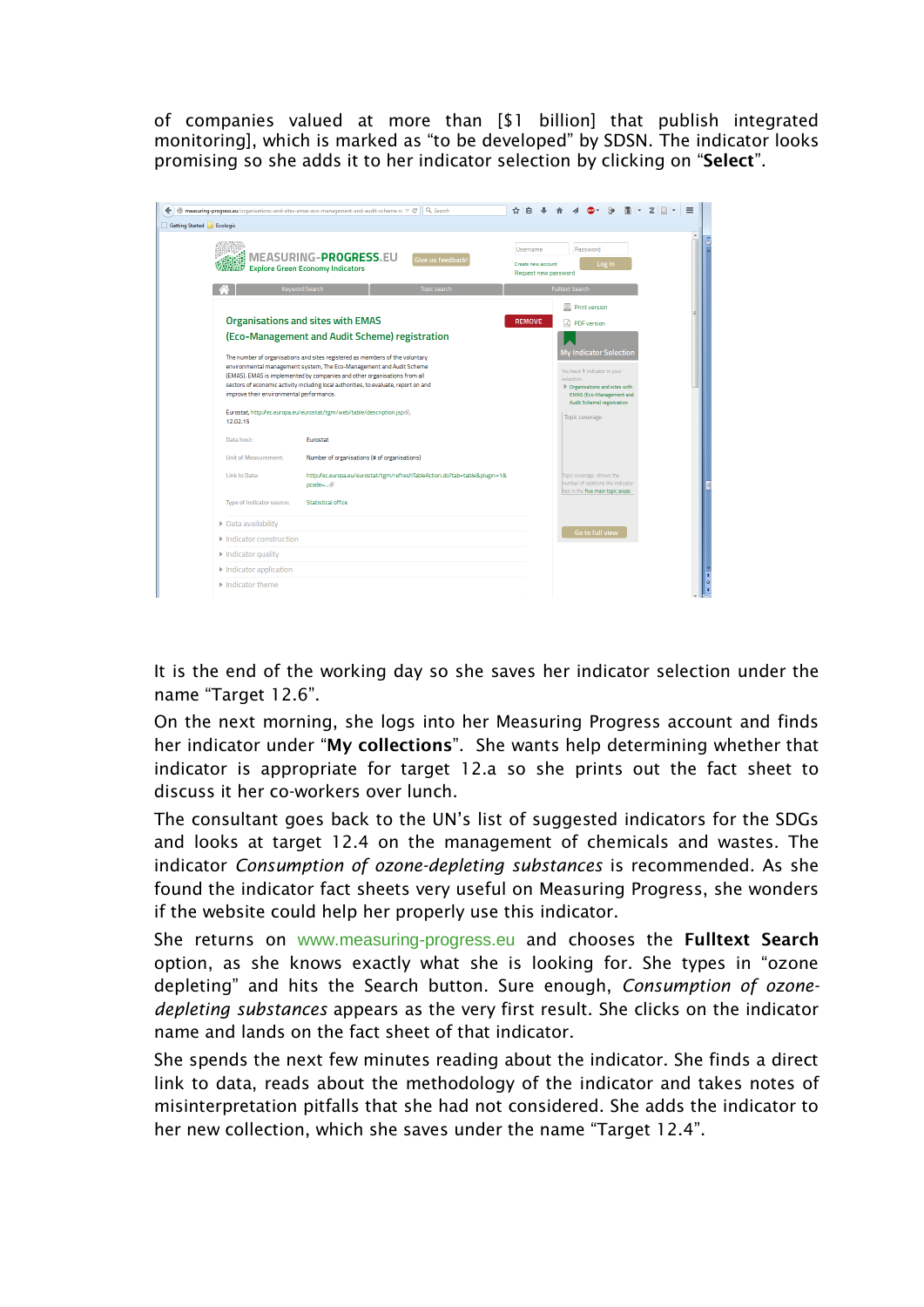With her co-worker, she will make a final indicator selection for her presentation and retrieve the data through the direct links to data that are provided on the website. She recommends the website to her co-workers who are preparing presentations on the other SDGs.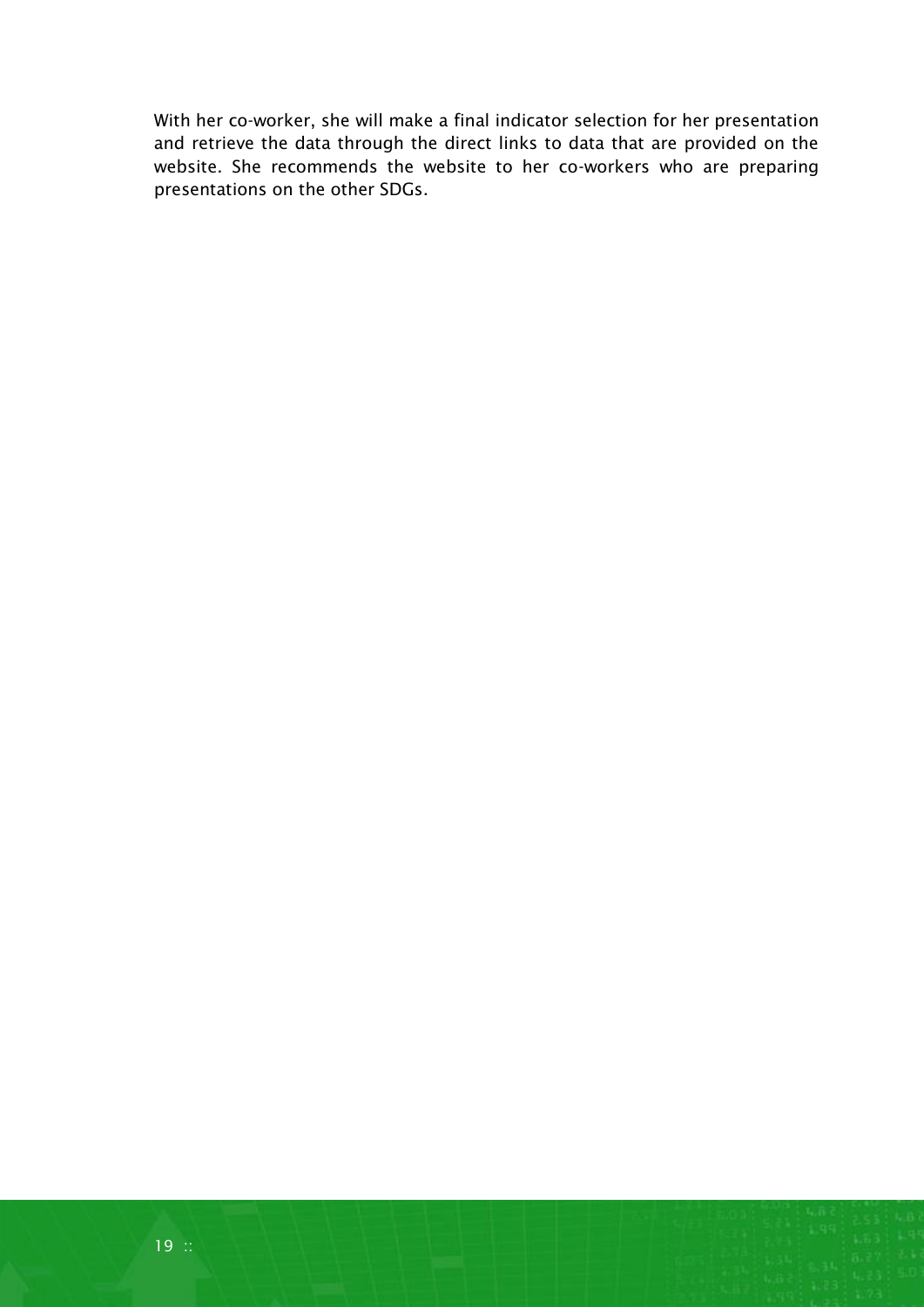# 6 :: **Conclusion**

The international community has received a detailed strategy to work towards a healthier and fairer planet: the UN Sustainable Development Goals. Naturally, these ambitious targets come with a set of challenges, particularly in regard to monitoring. Different countries have profoundly different realities which will affect their approach towards the SDGs and consequently their indicator needs. Measuring-Progress.eu, an interactive online tool, aims to solve this problem by allowing users to build their own indicator selections that will fit their unique policy issues.

Measuring-Progress.eu was designed with a time-proof, flexible structure. Users are free to suggest indicators, keywords and topics that they think would complement the database. These will be integrated and connected to the existing web of connections. Therefore, Measuring-Progress.eu will remain relevant as the environmental policy landscape evolves with time.

# 7 ::**References**

- European Commission Environment. (n.d.). Retrieved July 14, 2015, from [http://ec.europa.eu/environment/beyond\\_gdp/index\\_en.html](http://ec.europa.eu/environment/beyond_gdp/index_en.html)
- Jeffery and Seaford. 2014. Report on definitions of the Green Economy and progress towards it: Deliverable 2.1. WP2 Deliverable. NEF.
- Organisation for Economic Co-operation and Development. (OECD). 2011. *Towards Green Growth: Monitoring Progress*. Paris: OECD.
- Sustainable Development Solutions Network. 2015. Indicators and a Monitoring Framework for Sustainable Development Goals: Launching a data revolution for the SDGs. (n.d.). Retrieved July 14, 2015, from http://unsdsn.org/resources/publications/indicators/
- SDSN. 2015. *Indicators and a Monitering Framework for the Sustainable Development Goal: Launching a data revolution for the SDGs.* Final Report. Sustainable Development Solutions Network.
- United Nations Department for Economic and Social Affairs, *Sustainable Development Knowledge Platform.* [https://sustainabledevelopment.un.org/focussdgs.html.](https://sustainabledevelopment.un.org/focussdgs.html.%2026/05/2015)  [26/05/2015.](https://sustainabledevelopment.un.org/focussdgs.html.%2026/05/2015)
- UNEP. 2014. *Using Indicators for Green Economy Policymaking*. Working paper.
- "United Nations Millennium Development Goals." Accessed July 14, 2015. http://www.un.org/millenniumgoals/global.shtml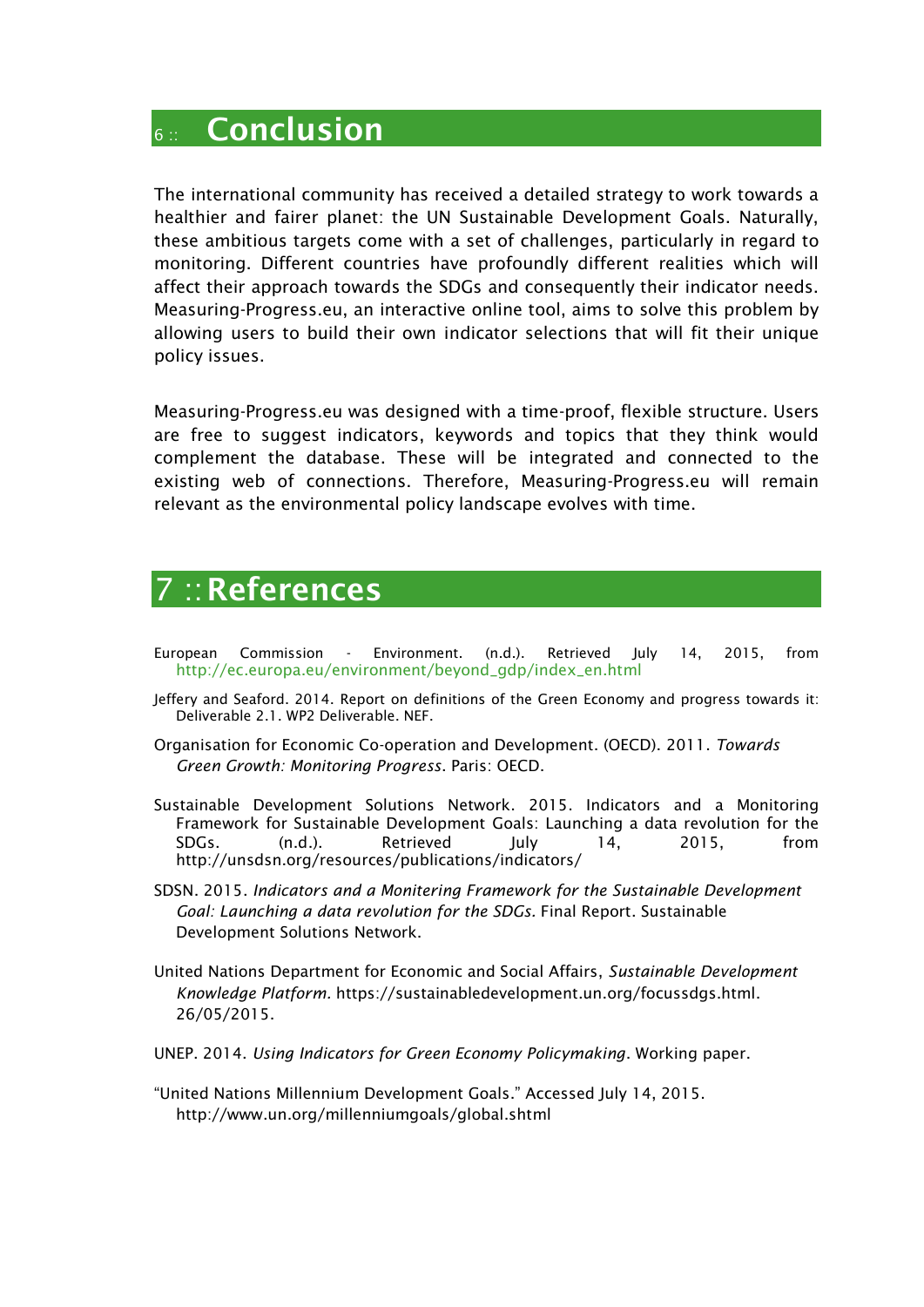$\begin{array}{l} 6.09 \hskip 1.08cm \begin{array}{l} 4.02 \hskip 1.08cm \begin{array}{l} 4.02 \hskip 1.08cm \begin{array}{l} 4.02 \hskip 1.08cm \begin{array}{l} 4.02 \hskip 1.08cm \begin{array}{l} 4.02 \hskip 1.08cm \end{array} \end{array} \end{array} \end{array} \end{array} \end{array}$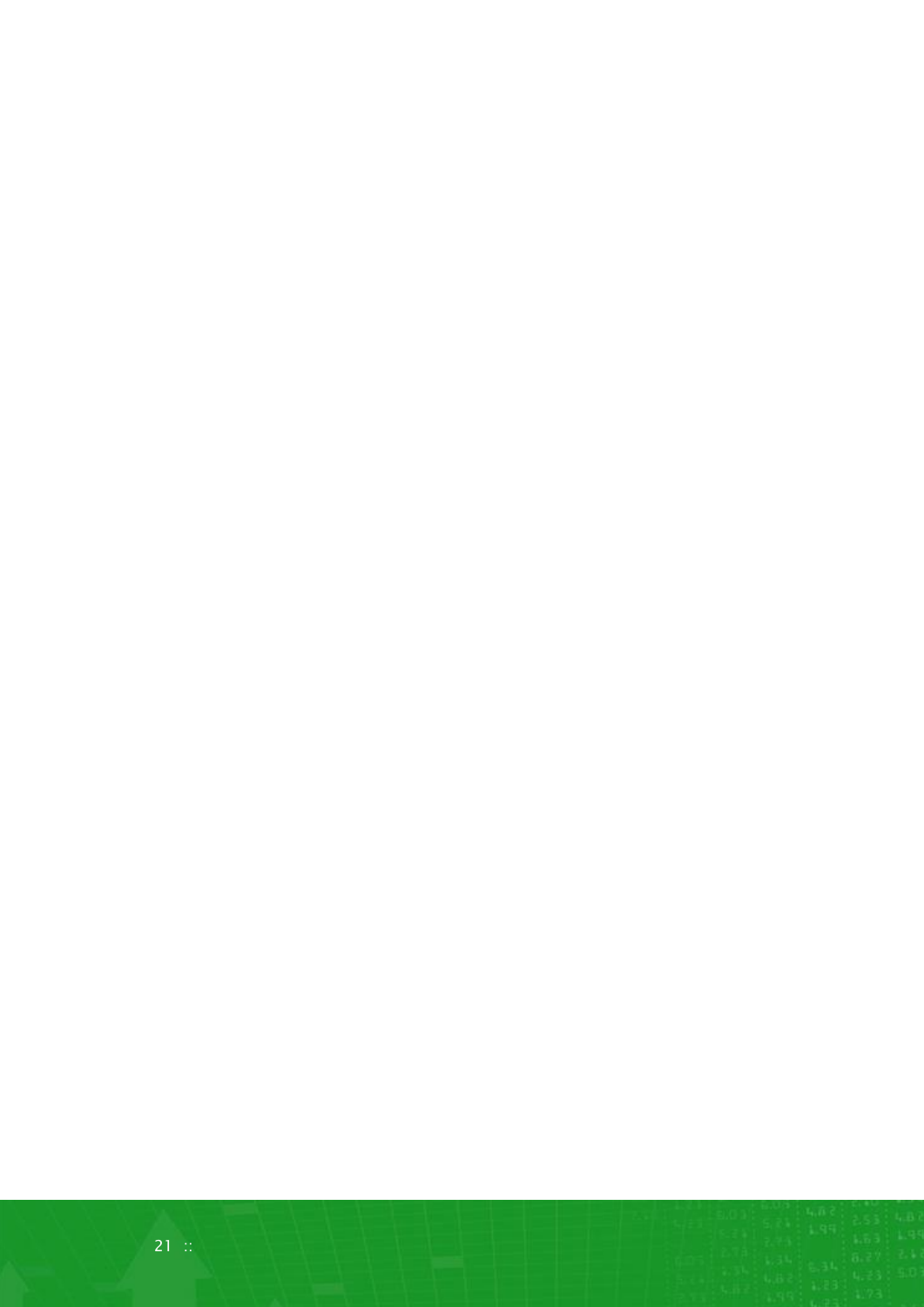# 8 ::**Annex B: NETGREEN Thematic Policy Workshop Agenda**

Thematic Policy Workshops (TPW) are organized to ensure the work carried out within NETGREEN is practical and of relevance for targeted stakeholders. These workshops will allow for discussion of NETGREEN's findings and the usability of the indicator database and website to advance four potential policy fields. The workshops are addressed at 20-30 invited experts from policy making, research and civil society active in the respective policy field. International experts are invited as appropriate to share best practices. The consultative nature of the workshops will be underscored by facilitating cross-cutting discussions with actors from several very distinct areas of work. Workshop inputs will be used to refine the outputs of NETGREEN. At the same time, the workshops will serve to present NETGREEN's methodologies, progress and results to key stakeholders, thus adding to the dissemination activities of the project.

The discussion of the workshop on 8 May was based on UN SDG. The objective of this workshop was to showcase [www.measuring-progress.eu](http://www.measuring-progress.eu/) as a repository of green economy and sustainable development indicators, as well as to seek perspectives from experts specialized in different European countries' policies that would help expand the website's impact. UN Sustainable Development Goals, particularly Goal 11, 12 and 15, are employed to demonstrate NETGREEN's relevance in the context of EU countries' progress toward green and sustainable economy.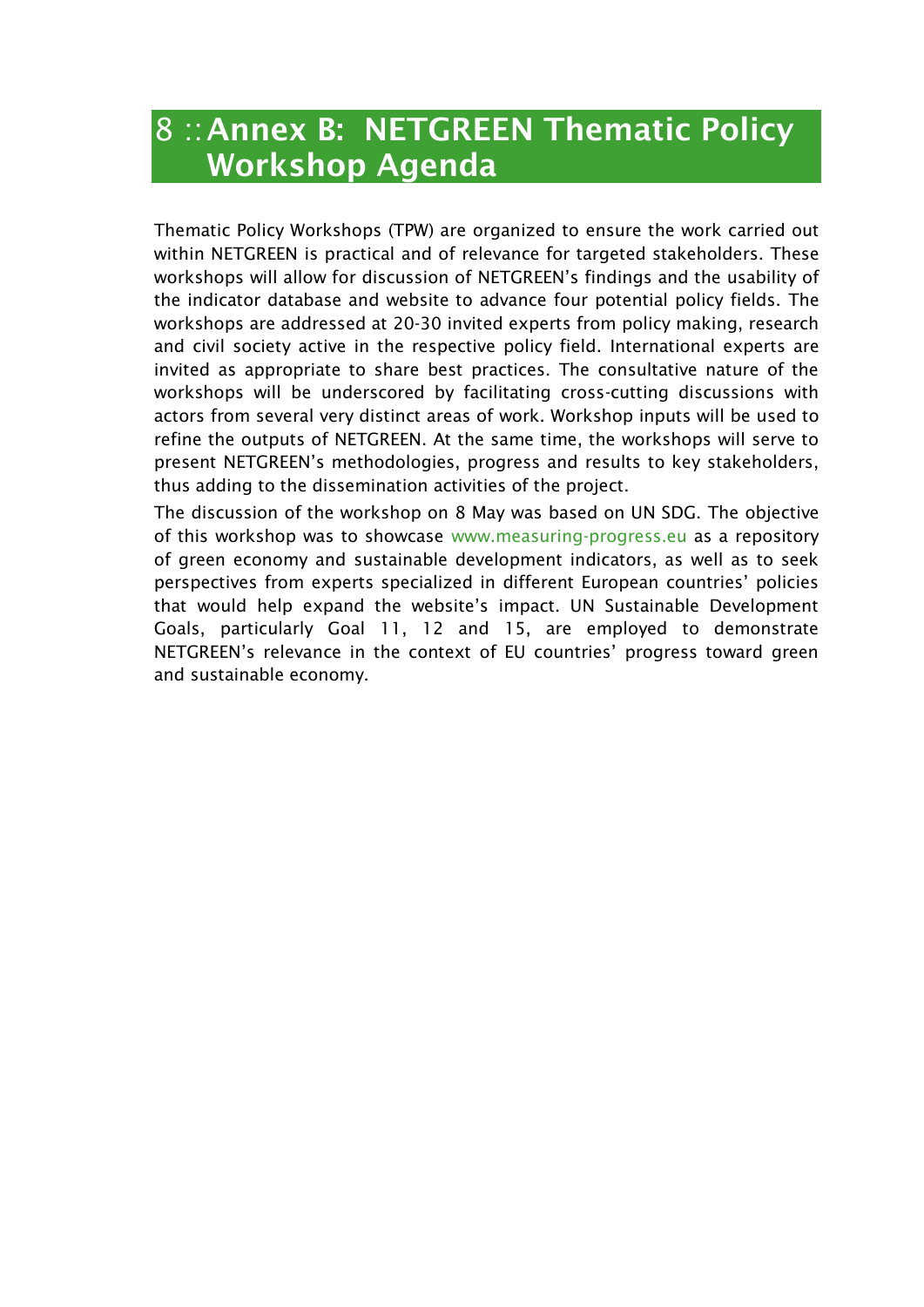#### **Agenda - 8 May 2015 – 9 am -14 pm**

#### **Location: Ecologic Institute , Pfalzburger Straße 43/44, 10717 Berlin, Germany**

NETGREEN, short for ''Network for Green Economy Indicators'', is an EU-funded project designed to facilitate the adoption of policies that will advance progress towards a green economy. The key output of the project is an open access, interactive website called [www.measuring-progress.eu,](http://www.measuring-progress.eu/) which provides information on indicators that can be used to measure progress towards a green economy.

The UN sustainable development goals (currently in discussion) are an important cross point for the future of sustainable development and the workshop will focus on how these goals can be measured in practice and what implications these goals could have in different countries of central Europe.

| $09.00 - 09.30$ | <b>Welcome Coffee and Reception</b>                                                                                                                                                                                                                                                                                                |
|-----------------|------------------------------------------------------------------------------------------------------------------------------------------------------------------------------------------------------------------------------------------------------------------------------------------------------------------------------------|
| 09.30-09.45     | Introduction                                                                                                                                                                                                                                                                                                                       |
|                 | Introduction to the objectives of the workshop by Lucas Porsch, NETGREEN project leader.                                                                                                                                                                                                                                           |
| 09.45-10.15     | <b>Introduction to Measuring-Progress.eu</b>                                                                                                                                                                                                                                                                                       |
|                 | Lucas Porsch, the project leader of NETGREEN, will provide a short introduction to the website<br>for green economy indicators (www.measuring-progress.eu) and will demonstrate how it can be<br>used to identify and interpret the right indicators. He will use the UN sustainable developments<br>goals as a practical example. |
| 10.15-10.45     | The UN sustainable development goals and the Czech sustainable development strategy                                                                                                                                                                                                                                                |
|                 | Anna Kárníková (Head of Sustainable Development Unit - Office of the Government of the Czech<br>Republic)                                                                                                                                                                                                                          |
| 10.45-11.15     | Progress towards green economy from the perspective of local authorities of the city of Slupsk                                                                                                                                                                                                                                     |
|                 | Beata Maciejewska (Commissioner of the Mayor of the City of Słupsk (Poland) for Sustainable<br>Development and Green Modernization of the City), followed by a plenary discussion.                                                                                                                                                 |
| 11.15 - 11.45   | How to measure the success of the German energy transition (Energiewende)                                                                                                                                                                                                                                                          |
|                 | R. Andreas Kraemer (Ecologic Institute), followed by a plenary discussion.                                                                                                                                                                                                                                                         |
| 11.45-12.45     | Panel discussion - What are the key measurements for meaningful UN sustainable<br>development goals in Central Europe?                                                                                                                                                                                                             |
|                 | R. Andreas Kraemer (Ecologic Institute) - chair                                                                                                                                                                                                                                                                                    |
|                 | Klaus Jacob (FFU Berlin)                                                                                                                                                                                                                                                                                                           |
|                 | Dorothee Braun (German Council of Sustainable Development)                                                                                                                                                                                                                                                                         |
|                 | Jan Bakkes (PBL Netherlands environmental Assessment Agency)                                                                                                                                                                                                                                                                       |
| 12.45-13.00     | Final conclusions of the chair and plenary discussion                                                                                                                                                                                                                                                                              |
| $13.00 - 14.00$ | <b>Networking lunch</b>                                                                                                                                                                                                                                                                                                            |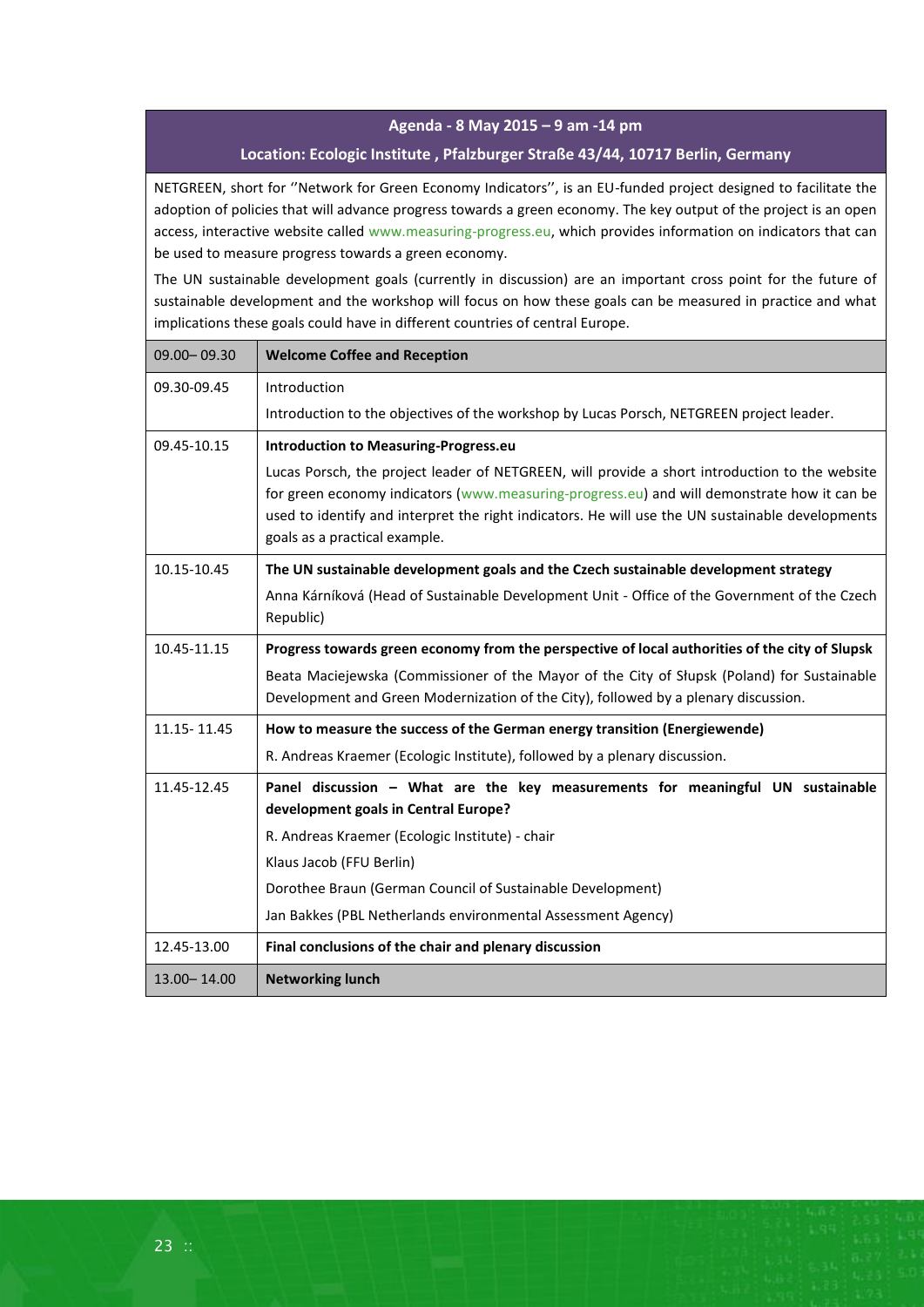# 9 ::**Annex A: NETGREEN Thematic Policy Workshop Participant List**

|    | <b>Name</b>               | <b>Surname</b> | <b>Organisation</b>                                                       |
|----|---------------------------|----------------|---------------------------------------------------------------------------|
| 1  | <b>Bakkes</b>             | Jan            | Netherlands Environmental Assessment Agency<br>(PBL)                      |
| 2  | <b>Behrens</b>            | Arno           | Centre for European Policy Studies (CEPS)                                 |
| 3  | Bourgin                   | Cécile         | Gesellschaft<br>für<br>Deutsche<br>internationale<br>Zusammenarbeit (GIZ) |
| 4  | <b>Braun</b>              | Dorothee       | German Council for Sustainable Development                                |
| 5  | <b>Brouwer</b>            | Floor          | LEI Wageningen UR                                                         |
| 6  | Ferreira<br><b>Mattos</b> | Thaís Vanessa  | University<br>Sustainable<br>Development<br>for<br>Eberswalde             |
| 7  | Fischer                   | Marlene        |                                                                           |
| 8  | Gay                       | Agustina       | University of Potsdam                                                     |
| 9  | Jacob                     | Klaus          | Freie Universität Berlin                                                  |
| 10 | Kafyeke                   | Terri          | Ecologic Institute                                                        |
| 11 | Kárníková                 | Anna           | Office of the Government of the Czech Republic                            |
|    | 12 Koch                   | Charlotte      | 4 Green Architecture Ltd.                                                 |
| 13 | Koch                      | Juergen        | 4 Green Architecture Ltd.                                                 |
| 14 | Kraemer                   | R. Andreas     | Ecologic Institute                                                        |
| 15 | Landgraf                  | Richard        | Umweltbundesamt (UBA)                                                     |
| 16 | Maciejewska               | <b>Beata</b>   | City of Sł upsk, Poland                                                   |